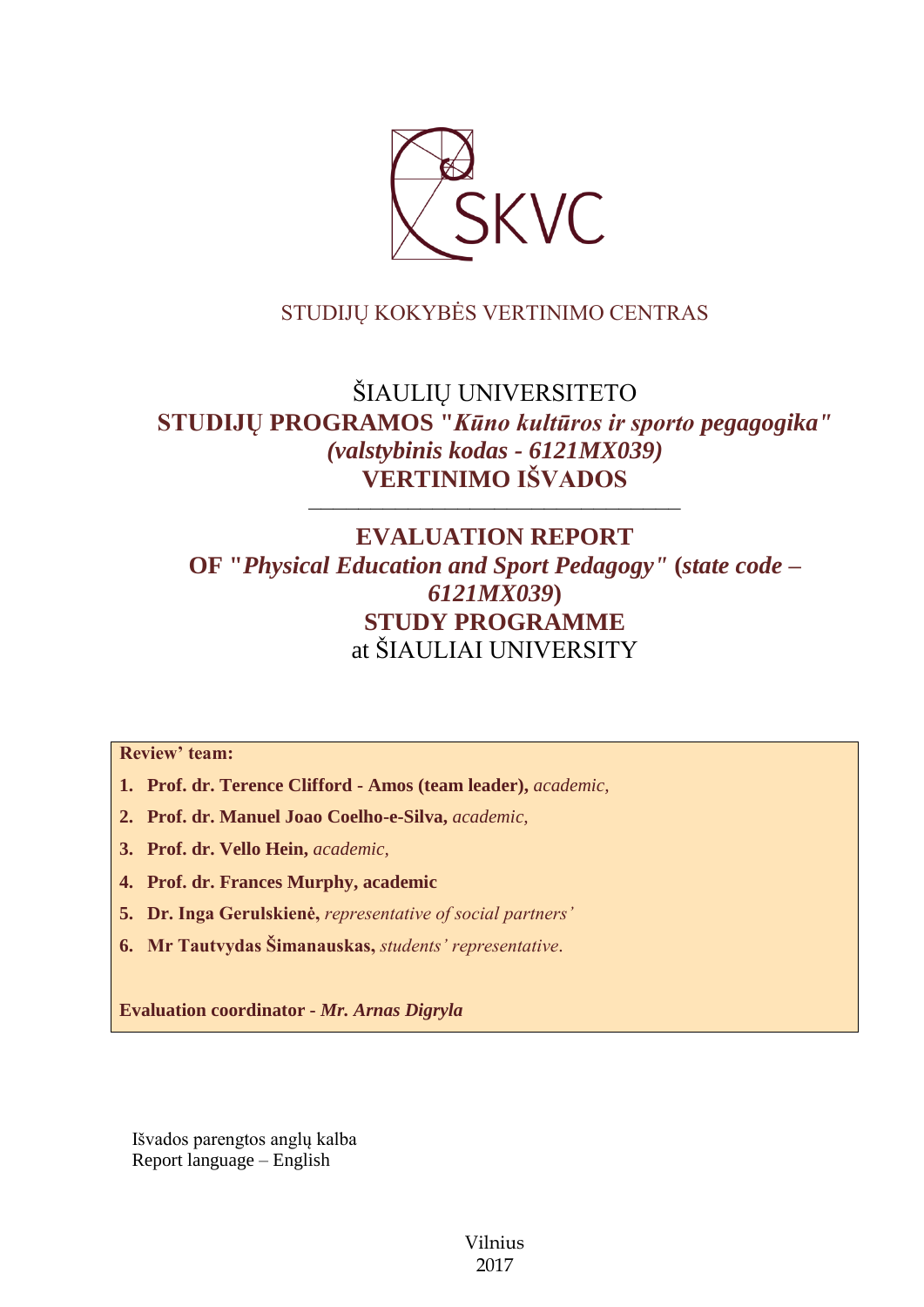| Studijų programos pavadinimas                           | Kūno kultūros ir sporto pegagogika  |
|---------------------------------------------------------|-------------------------------------|
| Valstybinis kodas                                       | 6121MX039 (612X13033)               |
| Studijų krypčių grupė                                   | Ugdymo mokslai                      |
| Studijų kryptis                                         | Pedagogika                          |
| Studijų programos rūšis                                 | Universitetinės studijos            |
| Studijų pakopa                                          | Pirmoji                             |
| Studijų forma (trukmė metais)                           | Nuolatinė (4)                       |
| Studijų programos apimtis kreditais                     | 240                                 |
| Suteikiamas laipsnis ir (ar) profesinė<br>kvalifikacija | Ugdymo mokslų bakalauras; Pedagogas |
| Studijų programos įregistravimo data                    | 2017 m. balandžio 28 d.             |

# **DUOMENYS APIE ĮVERTINTĄ PROGRAMĄ**

## **INFORMATION ON EVALUATED STUDY PROGRAMME**

–––––––––––––––––––––––––––––––

| Title of the study programme.                          | <b>Physical Education and Sports Pedagogy</b> |
|--------------------------------------------------------|-----------------------------------------------|
| State code                                             | 6121MX039 (612X13033)                         |
| Group of study field                                   | <b>Education Sciences</b>                     |
| Study field                                            | Pedagogy                                      |
| Type of the study programme                            | <b>University Studies</b>                     |
| Study cycle                                            | First                                         |
| Study mode (length in years)                           | Full-time $(4)$                               |
| Volume of the study programme in credits               | 240                                           |
| Degree and (or) professional qualifications<br>awarded | <b>Bachelor of Education Sciences</b>         |
| Date of registration of the study programme            | $28th$ April, 2017                            |

© Studijų kokybės vertinimo centras

The Centre for Quality Assessment in Higher Education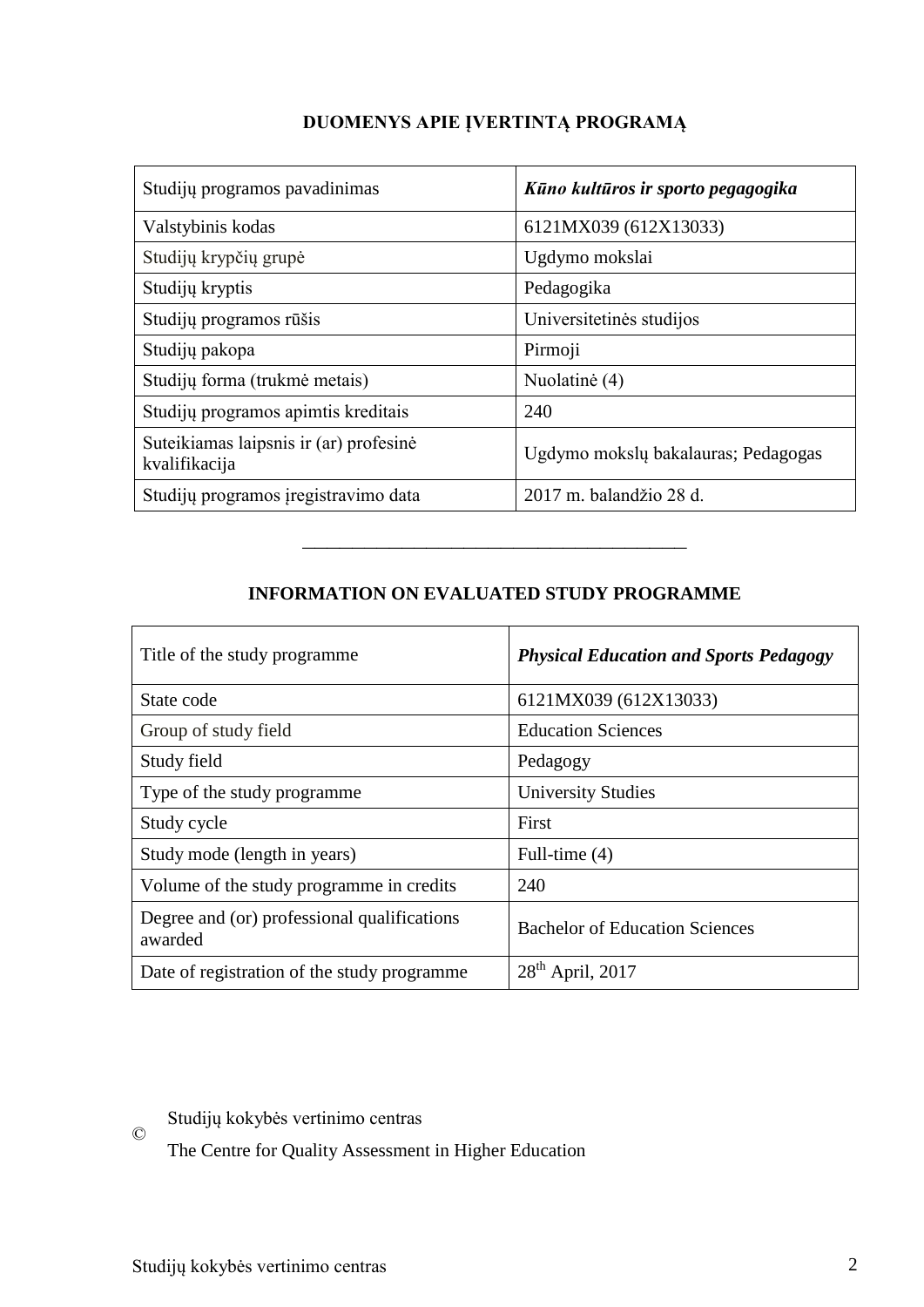| 1.1.                                                                        |  |  |
|-----------------------------------------------------------------------------|--|--|
| 1.2.                                                                        |  |  |
| Background of the HEI/Faculty/Study field/ Additional information 5<br>1.3. |  |  |
| 1.4.                                                                        |  |  |
|                                                                             |  |  |
|                                                                             |  |  |
|                                                                             |  |  |
|                                                                             |  |  |
|                                                                             |  |  |
|                                                                             |  |  |
|                                                                             |  |  |
|                                                                             |  |  |
|                                                                             |  |  |
|                                                                             |  |  |
|                                                                             |  |  |

# **CONTENTS**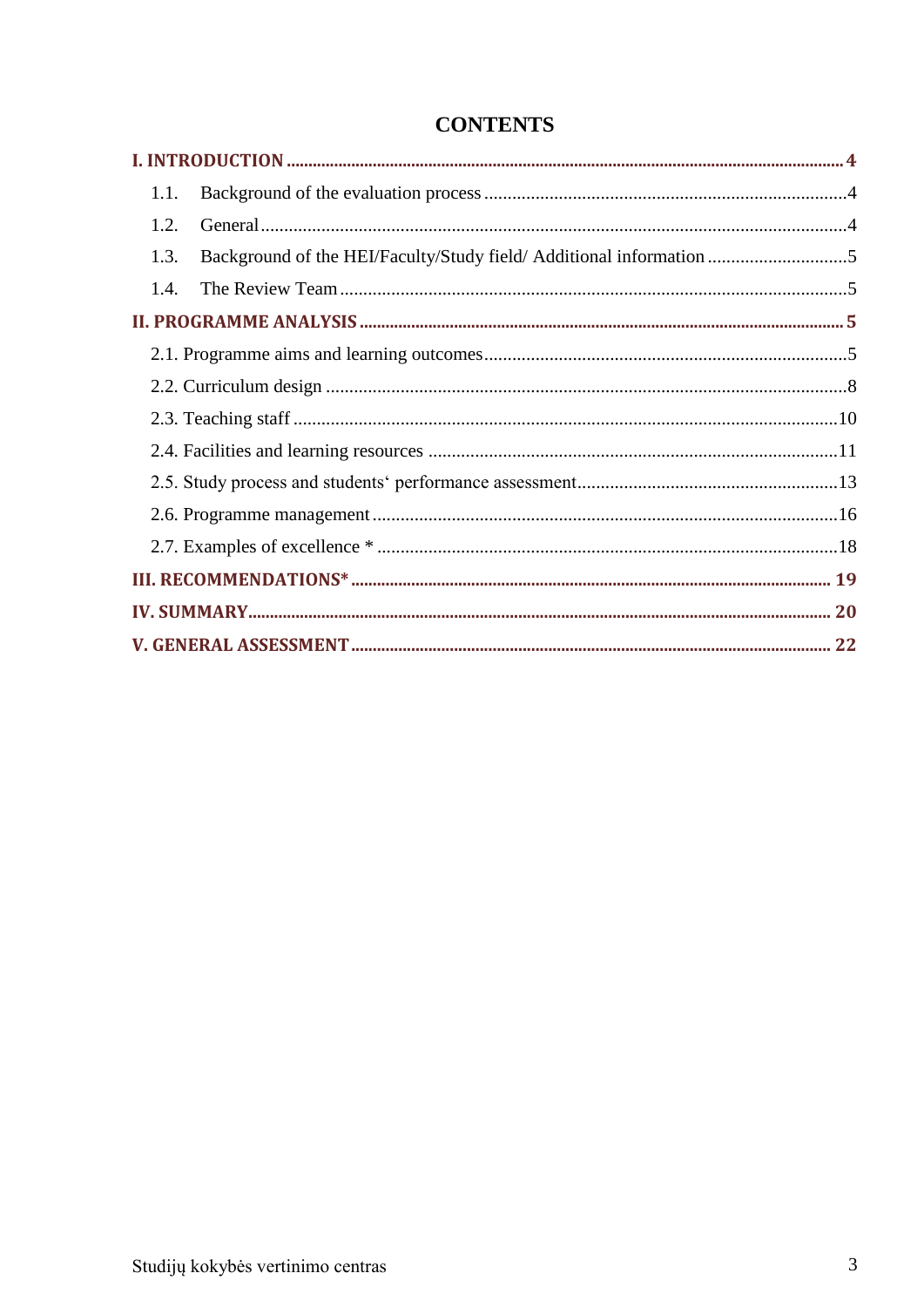#### <span id="page-3-0"></span>**I. INTRODUCTION**

#### <span id="page-3-1"></span>*1.1. Background of the evaluation process*

The evaluation of on-going study programmes is based on the **Methodology for evaluation of Higher Education study programmes,** approved by Order No 1-01-162 of 20 December 2010 of the Director of the Centre for Quality Assessment in Higher Education (hereafter – SKVC).

The evaluation is intended to help higher education institutions to constantly improve their study programmes and to inform the public about the quality of studies.

The evaluation process consists of the main following stages: *1) self-evaluation and selfevaluation report prepared by Higher Education Institution (hereafter – HEI); 2) visit of the review team at the higher education institution; 3) production of the evaluation report by the review team and its publication; 4) follow-up activities.* 

On the basis of external evaluation report of the study programme SKVC takes a decision to accredit study programme either for 6 years or for 3 years. If the programme evaluation is negative such a programme is not accredited.

The programme is **accredited for 6 years** if all evaluation areas are evaluated as "very good" (4 points) or "good" (3 points).

The programme is **accredited for 3 years** if none of the areas was evaluated as "unsatisfactory" (1 point) and at least one evaluation area was evaluated as "satisfactory" (2 points).

The programme **is not accredited** if at least one of evaluation areas was evaluated as "unsatisfactory" (1 point).

#### <span id="page-3-2"></span>*1.2. General*

The Application documentation submitted by the HEI follows the outline recommended by the SKVC. Along with the self-evaluation report and annexes, the following additional documents have been provided by the HEI before, during and/or after the site-visit:

| No. | Name of the document                                                                 |
|-----|--------------------------------------------------------------------------------------|
|     | Extract paper: 'Assessment of Learning, for Learning, and as Learning'. The extract  |
|     | is from: Earl, Lorna (2003) Assessment as Learning: Using Classroom Assessment       |
|     | to Maximise Student learning.                                                        |
|     | This paper was consulted as appropriate in the writing of the respective sections of |
|     | this report.                                                                         |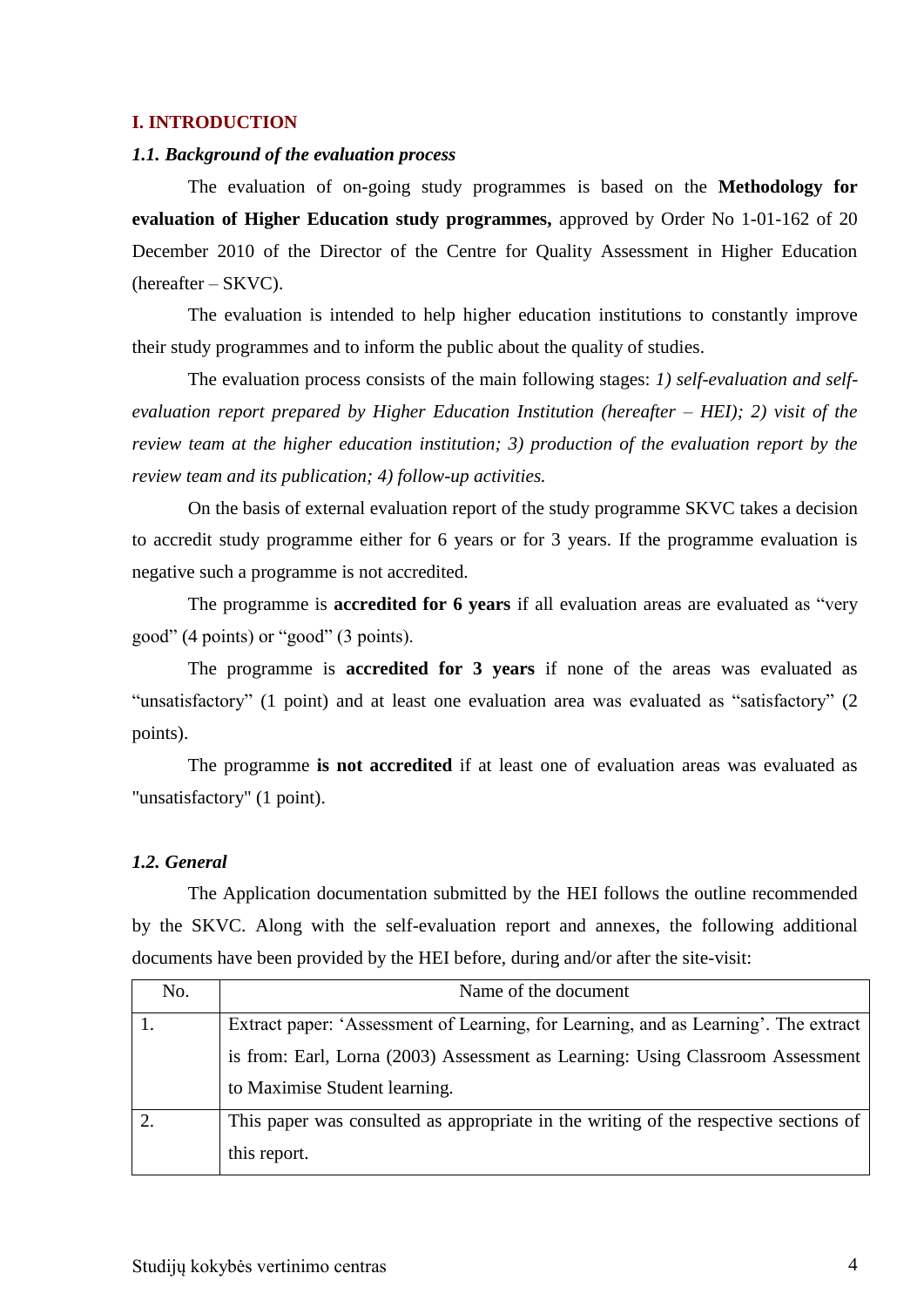#### <span id="page-4-0"></span>*1.3. Background of the HEI/Faculty/Study field/ Additional information*

The programme: Physical Education and Sport Pedagogy (FT, PT) was included in the Register of Study Programmes and Qualifications. In 2010 and 2013, the Programme was assessed by expert groups formed by the Centre for Quality Assessment in Higher Education (hereinafter – CQAHE). The programme received accreditation for a period of three years. Subsequently the Department approved the plan for subsequent activities for the period of 2013 – 206. Ten areas of activity were identified. The most significant changes in the programme were approved in the meeting of the Department on (04/10/2016)

Taking into account the order approved by Minister of Education and Science of the Republic of Lithuania (December 1, 2016, No.  $V - 1075$ ), regarding the principles of establishing the list of study fields and field groups of studies in higher schools, the procedure of the changes in the list, qualification framework and the titles of study programmes, the SPC initiated the adaptation of the programme to the requirements of the description. The changes were made in the title of the programme (Physical Education was changed in Physical Education and Sports Pedagogy). The changes were approved by the Centre for Quality Assessment in Higher Education, and the programme Physical Education and Sports Pedagogy was registered in the Register of Studies, Study Programmes and Qualifications.

## <span id="page-4-1"></span>*1.4. The Review Team*

The review team was completed according *Description of experts' recruitment*, approved by order No. V-41 of Acting Director of the Centre for Quality Assessment in Higher Education. The Review Visit to HEI was conducted by the team on 21st November, 2017.

- **1. Prof. dr. Terence Clifford - Amos,** l' Université Catholique de Lille, France, International Consultant, European Commission Expert
- **2. Prof. dr. Frances Murphy**, Institute of Education Dublin City University, Ireland.
- **3. Prof. dr. Manuel J Coelho-e-Silva**, University of Coimbra, Portugal.
- **4. Prof. dr. Vello Hein**, University of Tartu, Institute of Sport Sciences and Physiotherapy.
- **5. Dr. Inga Gerulskiene**, Adviser, Department of Physical Education and Sports under the Government of Lithuanian Republic.
- **6. Mr Tautvydas Šimanauskas**, Master Research Student, Kaunus University of Technology

## <span id="page-4-2"></span>**II. PROGRAMME ANALYSIS**

#### <span id="page-4-3"></span>*2.1. Programme aims and learning outcomes*

The purpose of the first-cycle study programme in Physical Education and Sports Pedagogy is to prepare highly qualified specialists in physical education and sports. These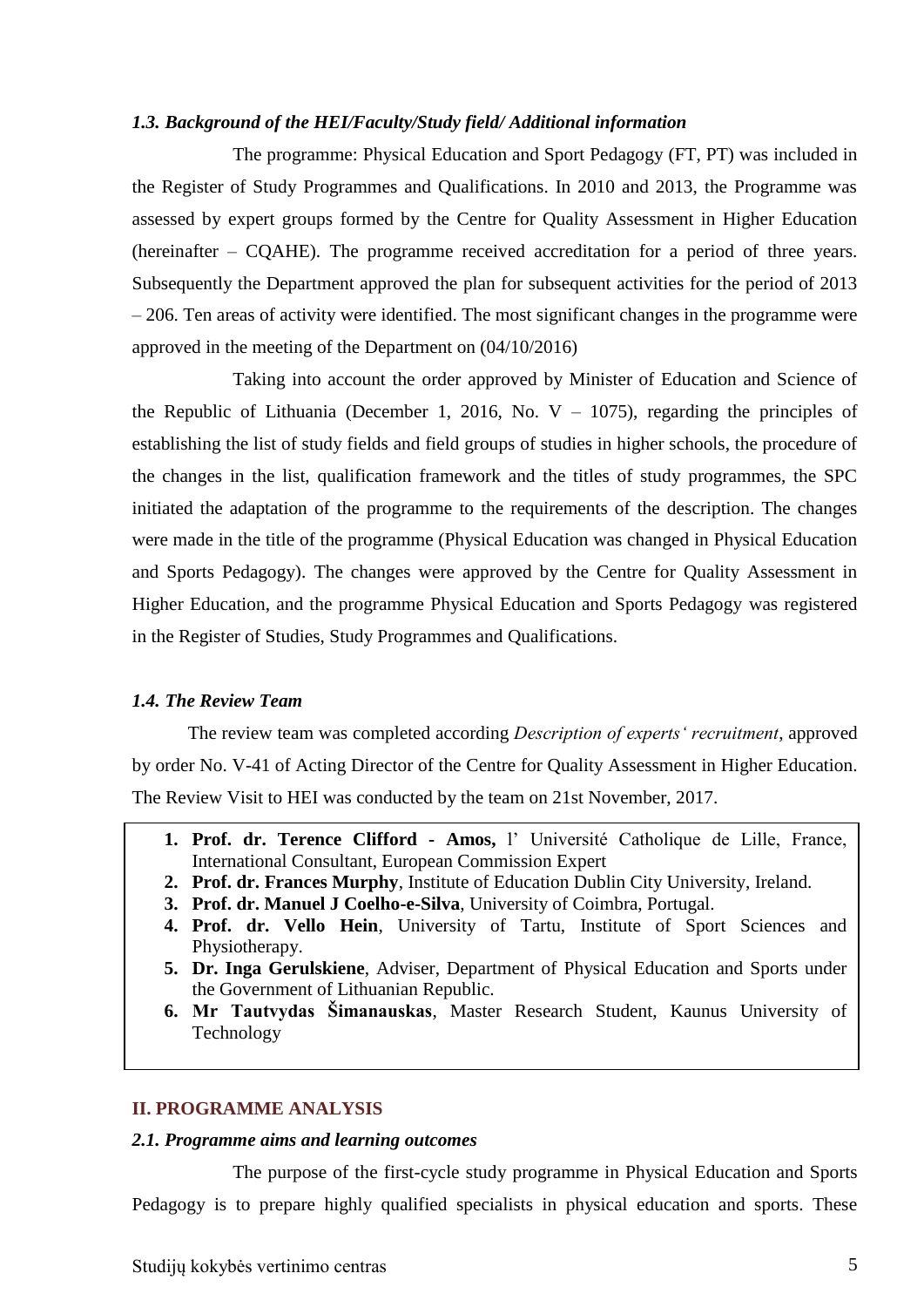specialists in physical education and sport will display a deep knowledge of their specialisation and of the skills and values of physical education, sports and fitness. The programme aims are stated clearly and unambiguously in support of this stated purpose: 'to prepare bachelors in education sciences capable of understanding and assessing the development trends of physical education and sports, managing physical education of pupils of different age and abilities, developing physical activity habits for the whole life'. [SER, 1.1, p.6] Five areas of learning outcomes have been identified distilled into 19 specific learning outcomes informing the 40 subject modules designed for the study programme [SER, App. 1] including subject specialisation and a thesis.

The focus of the study programme is on physical education and sport pedagogy. Graduates will be able to apply their knowledge to conduct research related to physical education for people of all ages and skill levels, while developing the social and personal skills necessary to work with other specialists particularly those in physical education and sport. Table 4. [SER, 1.1, p.7] provides a reader friendly support when examining learning outcomes. It is commendable that the learning outcomes have become a point of discussion not only for staff but also for social partners and students who have inputted into the redesign of the outcomes. [SER 24 p. 8] This was noted by the Review Team during interviews with senior staff. Such practice takes account of national and international guidelines. Given the broad scope of the study programme, it is understandable too that the specialisation on sports management adding another very large area of study was rejected as part of the review process. Nevertheless, it is important for this programme which has a generally broad scope, to ensure that the nuances of movement study for different age groups are explicitly treated. Both the aims and learning outcomes which address personal and professional development, ethical dimensions and research skills appropriate to the understanding of the broad canvas of Physical Education and Sports Pedagogy are appropriately focused and interfaced in the respective modular subject areas.

During interviews with the Review Team it was clear that staff had a strong sense of the learning outcomes that drive the programme and held a positive view of their relevance to the work of the programme. Students, however, did not define the significant outcomes that were driving their study programme although they were very enthusiastic about the programme itself and able to instance samples of programme content to illustrate general points that they were raising. It is important that students are prompted consistently to review and reflect on the specific learning outcomes of their programme of study building towards development of a deep understanding of their journey within the programme as they complete their studies.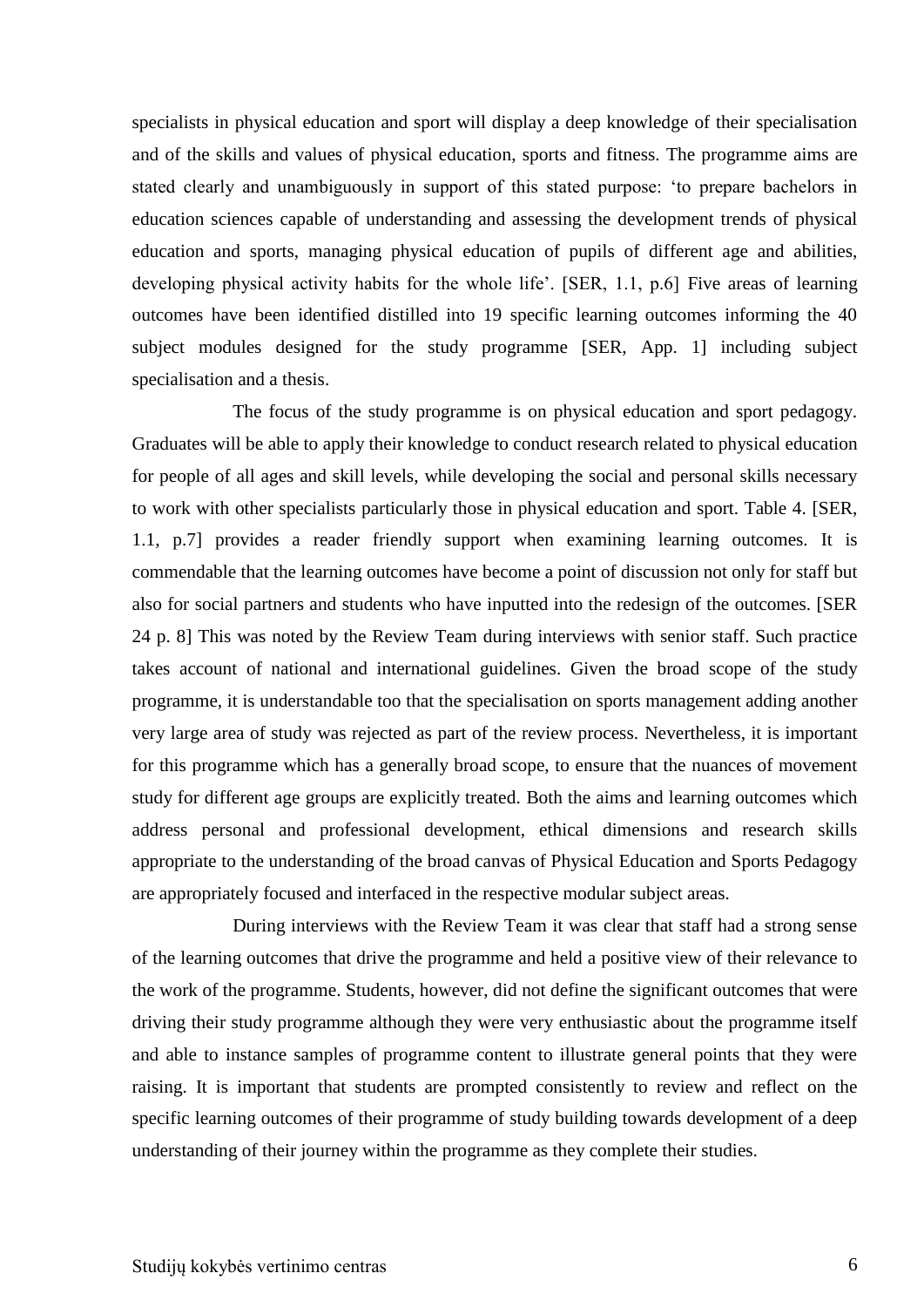The learning outcomes are publicly available on the University website http://www.su.lt/index.php? option=com\_content&view= article&layout=edit&Itemid= 1390&id=4397&lang=lt

The study programme, designed to prepare specialists in physical education and sport, is linked to the need which is well described. [SER, 1.1, p.7] for replacing the considerable number of physical education teachers who are soon to retire from the profession (1/3 approximately). There is recognition too for providing coaches for children in non-formal education who engage in sports programmes. Furthermore the Review Team noted in interviews with teaching staff that graduates of the programme will be equipped to create their own workplaces. They may, for example, in response to data suggesting that physical activity levels of the general population are low, [SER, 1.1, p.7] have a role in promoting physical-activity levels among the general population. Graduates can also be employed in the non-formal education sector with particular reference to the importance of inclusion of all social groups. [SER, 1.1, p. 8] A particular strength of the programme is noted in the SER [1.1 p. 9] where the intended learning outcomes are oriented towards the successful integration of the graduates into the labour market.

Closely aligned with the stated objectives of the study programme in Physical Education and Sports Pedagogy is the emphasis on developing research skills highlighted in the strategic plan of the University. A further aspect of the University strategic plan is to enable individual learning and assure competitiveness in the employment market. This is very strongly reflected in the stated objectives of this study programme. [SER 1.1, p. 8]

The SER [1.1, p.8] describes how the programme aims and learning outcomes were formulated based on national education documents such as the Lithuanian Qualification Framework (2012), the description of the Teacher's Competence (2007) and The Curriculum Framework of the Basic (2008) and Secondary (2011) Education. The link to the Lithuanian Health Programme is stated clearly. [SER, 1.1, p.8]

The first-cycle study programme Physical Education and Sports Pedagogy is appropriately formed, structured and well placed in Lithuanian Higher Education. The study programme corresponds to Level 6 of the Lithuanian Qualification Framework and complies with the Descriptor of Study Cycles.

The focus of the Physical Education and Sports Pedagogy programme is broad and learning outcomes reflect the breadth of the programme. Further reference to some more subjectspecific abilities could be considered in the statement of learning outcomes to reflect more closely the subject-specific aspects of the study programme.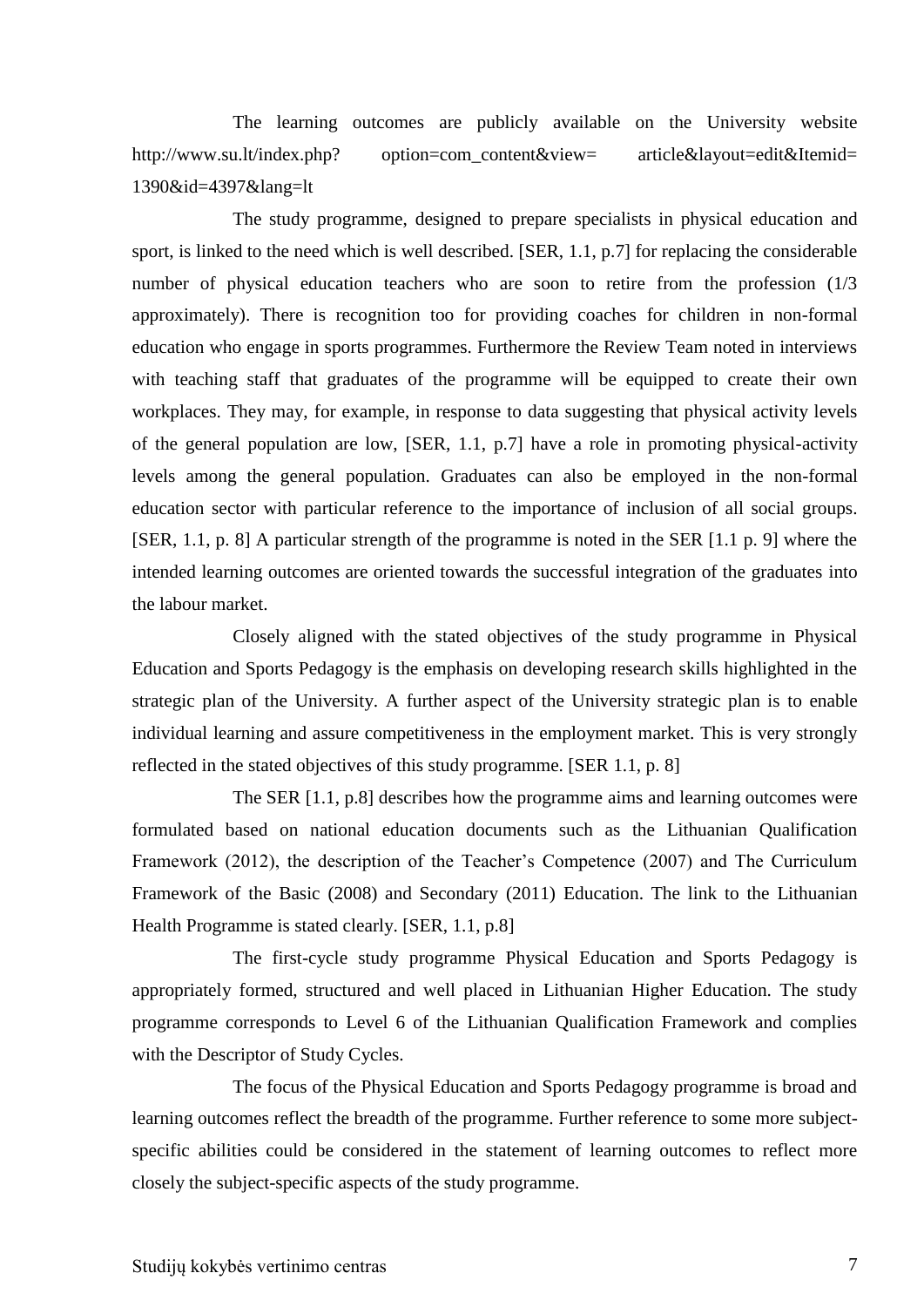There is firm and reliable compatibility between learning outcomes, content and the first-cycle qualification at Level 6 of the European and Lithuanian Qualifications Frameworks. The Review Team agreed that both the programme and module aims and learning outcomes are clearly structured. In interviews with students of the programme, it was noteworthy that they highlighted the motivation of learners as a key component of their work currently and into the future.

#### <span id="page-7-0"></span>*2.2. Curriculum design*

The structure of the study programme Physical Education and Sport Pedagogy is in line with the legislative requirement for higher education study programmes in the Republic of Lithuania as featured in the teacher training regulations approved by Order of Minister of Education and Science of the Republic of Lithuania (May 15, 2012, No.  $V - 827$ ) "On the approval of teacher training regulations", and by Order of Minister of Education and Science of the Republic of Lithuania (December 10, 2015, No.  $V - 1264$ ) "On the approval of the description of study field groups". Also, the programme is in line with Šiauliai University Study Regulations Approved by the ŠU Senate in January 18, 2017 (prot. No. SP-01). [SER, 1.2, p10]. The most significant changes in the Programme were approved in the meeting of the Department (04/10/2016, prot. No.2016-43), and later in the meetings of the Study Programme Assessment Committee and The Faculty Council. The changes were made also in the title of the Programme (Physical Education) which was changed to Physical Education and Sports Pedagogy.

The bachelor curriculum consists of 240 ECTS and is in accordance with Lithuanian Qualification Framework (6th level). The programme lists 44 subjects for students including the general University study subjects (15 ECTS), the subjects in the study field (150 ECTS) and the higher schools and freely chosen subjects (75 ECTS). The subjects of the study field form the pedagogical block (60 ECTS) and subject-specific block (90 ECTS). In the programme, the student's direct work (classroom hours, accounts, scheduled consultations) with the teacher forms 32.2% of the volume of the programme. [SER, 1.2, p.13] The curriculum is implemented in full-time mode: 4 years (8 semesters). The modules of programme are evenly spread across its duration and their themes are not repetitive. The volume of a semester is 30 ECTS and the minimum volume of a study course is 3 ECTS.

The first two semesters are devoted to understanding the system of physical education and sport, and philosophy of education, understanding the psychological, physiological, and anatomical aspects of the development of children. The next five semesters are devoted to developing the students' practical skills for teaching, and the eighth semester is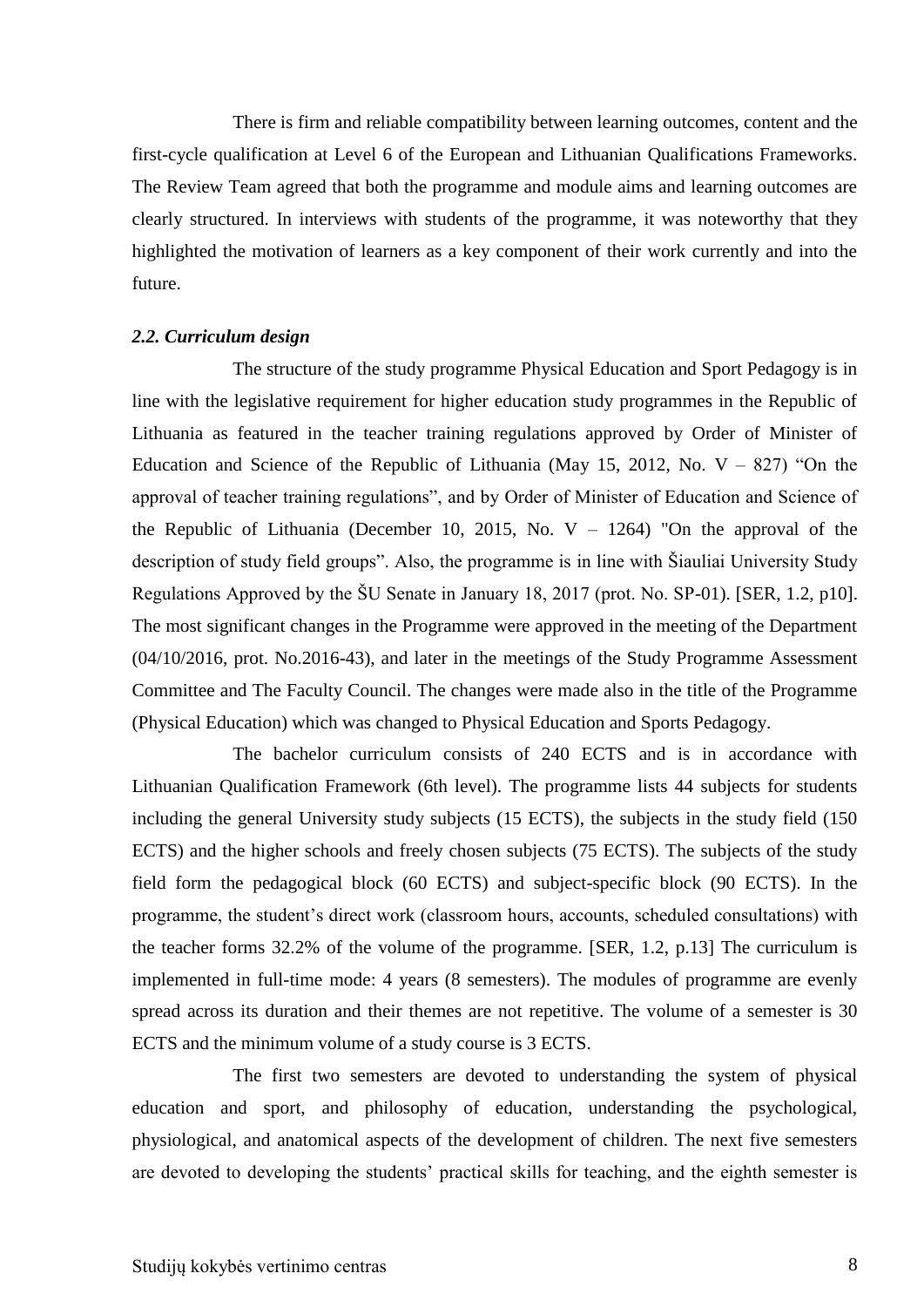for writing the Bachelor final thesis. The presence of pedagogical subjects is inherent for of all seven semesters, but the topics are not repeated.

The Bachelor curriculum consists of 240 ECTS and is in accordance with Lithuanian Qualification Framework (6th level). Several changes were made without changing the structure of the programme. For instance, the volume of the subjects related to the practical skills was reduced to 30 credits; in the previously implemented programme the volume of such subjects was 52 credits. In general, the subjects are in a logical sequence placed in the curriculum with exception of the subjects 'History and philosophy of physical education' (Semester 1) and "Education philosophy" (Semester 2) the sequence of which would be reversed as it was in Appendix 1.2. The former subject 'Motion biomechanics and biochemistry' in Appendix 1.2 (the curriculum of 2016) was renamed as 'General and movement anatomy'.

The content of the subjects is consistent with the type and level of studies for the bachelor programmes. Several subjects in curriculum are related to compiling the bachelor thesis, which are: (Methodology of Scientific Research (semester 5, 11 credits), Final Paper in Pedagogical Studies (semester 7, 3 credits), and either in Research Methodology of Sports Education of Children (semester 8, 4 credits) or in Research Methodology Physical Activity of Adults (4 credits). Selection the themes of the final thesis are mainly related to a sports' context rather than physical education. In all these respects, since the last evaluation, the curriculum has improved significantly.

The aims and outcomes of the curriculum enable the graduate to organise and carry out formal education in schools and non-formal programmes of sport education. The learning outcomes are achieved through the subjects of the pedagogical block and the subjects of the subject-specific block, plus the block of freely chosen subjects. The curriculum offers the two variants of study fields for students: sports education for children (SEFC) and or leisure sport for adults (LSRA). The first is offered for students, who focus on the formal and non-formal sports education of children - in the future the University is going to implement four programmes of children's sports education. In the second variant, there is the focus on the highly-developing sports education of adults. There is a need to determine the subjects related to the field focused on the sports education of adults.

The great variety of teaching methods, like theoretical lectures, practical and laboratory classes, allows consistent achievement of the learning outcomes. During the meeting with the teachers, it was observed that there is a special emphasis on the students' activity in the learning process and their reflective skills. Information for the students about the content of subjects, teaching/learning methods and assessment procedure is available via the Academic Information System (AIS).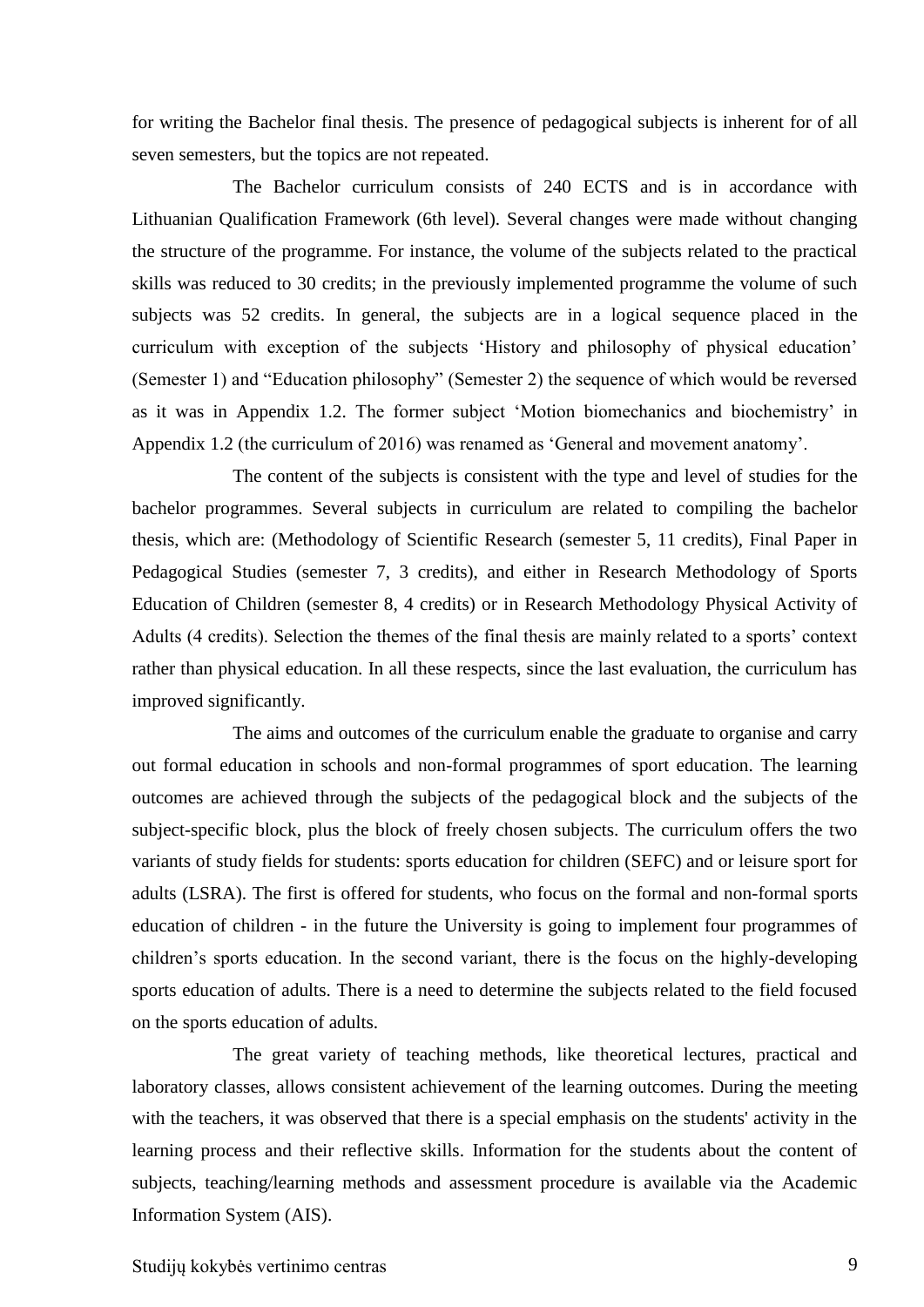The curriculum itself satisfies all requirements at first cycle and the content of Education Sciences as an applied science. The content of the subjects provides alumni of the programme with highly specialized knowledge in that field. [SER, Appendix 1] The Review Team also found that high-knowledge acquisition was highlighted and valued by both alumni and employers (during meetings with alumni and social partners). This erudition influences original thinking, independence at work, in understanding the wider context of ethics. The programme aims are governed by the broad concepts: knowledge and its application in practice, conducting research, special competences, and personal abilities under which learning outcomes and subject modules are mapped. The scope of the programme is sufficient to achieve the intended learning outcomes. The competence of the graduates enables them to enter to the labour market in the institutions implementing formal and non-formal education. Also, the graduates can continue Master degree studies in the field of education. This is a good environment for students learning, based on collaboration and easy relations.

The content of the programme largely corresponds to the latest academic achievements in the fields of Education and Sport Sciences. [SER, Appendix 1] The content of the programme in general reflects the latest achievements in the field. The modules descriptions are representative and contain the most important literature for students at bachelor level. There is a good balance between theoretical and methodological sources of literature, between sources in English and Lithuanian languages. This is a well-founded curriculum with good scope and focus to achieve programme aims. The Review Team generally found this a very wellproportioned curriculum of good academic direction and purpose.

#### <span id="page-9-0"></span>*2.3. Teaching staff*

The first cycle (240 ECTS) entitled Physical Education and Sports Pedagogy meets legal requirements for teaching staff. The programme is served by 21 teaching staff members and 76% (n=16) of the teachers have already obtained their Phd. [Appendix 3]. More than half of study field subjects are taught by scientifically recognized professors and the legal requirement is therefore attained.

The qualifications of the teaching staff ensure the learning outcomes. The PhD degrees of the teachers were obtained in Educational sciences  $(n=12)$ , Biomedical Sciences  $(n=3)$ and Social Sciences (n=01). The previously mentioned scientific areas are well-related to the learning outcomes of the study plan. Additionally, the practical experience of the staff has grown in the recent years [SER, p.13]. The relationship among the PhD qualifications of the teachers, on going research activities and the designation of the programme Physical Education and Sports Pedagogy is consistent and robust. [SER, p:13-17; "Appendix 3]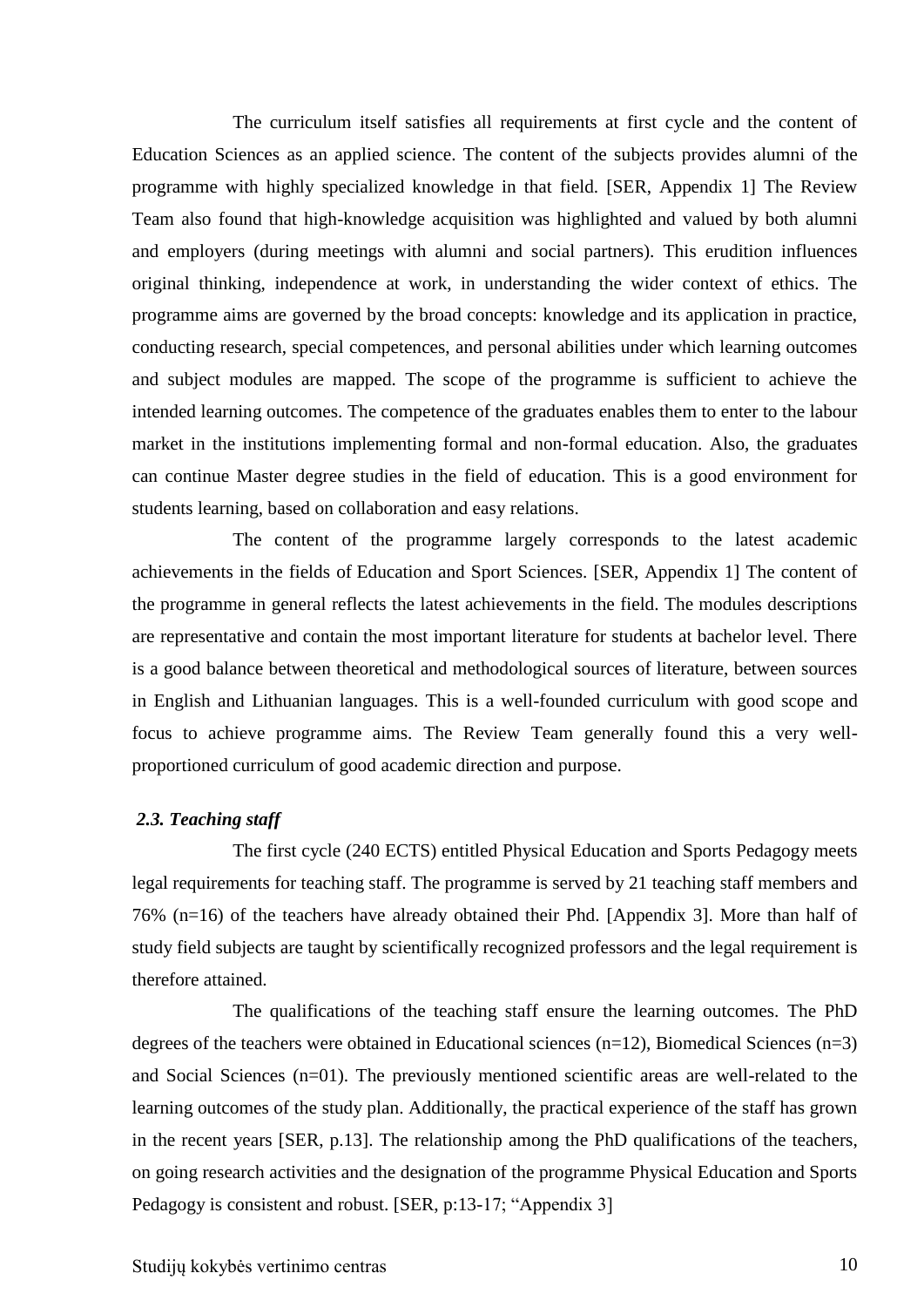The number of the teaching staff is quite adequate to ensure learning outcomes. The proportionality of students to teachers is presented in a Table 6 of the Self-Evaluation Report. In 2012/2013, the ratio was 10.7 students per teacher and is currently (2016/2017) 7.4. [SER, p.13, Table 6] The impact of the total amount of students and of the proportionality between teachers and students on the quality of the interactions was well confirmed by the students during the visit. The emphasis on Physical Education and Sports Pedagogy allows for substantial working hours and effort in monitoring students' professional skills. It was particularly positive to note that the nature of the comments expressed by the students regarding the supervision, and the positive social climate was also confirmed in the contact with social partners.

The teaching staff turnover ensures an adequate provision of the programme. It is composed by four professors (aged 43-69 years), one visiting professor, seven associate professors (aged 40-61) and nine lecturers (aged 32-58 years). [Appendix 3] The sum of annual contacting hours is 2323, and this volume is distributed as follows: 1049 hours by professors (45.1%) and 1274 hours by lecturers (55%). During the visit, teachers were requested to express the mechanism of coordination between professors, the collaborators and the young staff. They all periodically meet to refine teaching and evaluation methodologies. This illustrates a positive combination of theoretical and practical approaches to the learning outcomes. Students also stated this particular aspect as positive. The appendix reporting the CVs of the academic staff cites a number of entries considered relevant to the nature of the programme (bachelor) and the main contents of the academic cycle Physical Education and Sports Pedagogy. Teachers are actively participating in research projects, conferences and other academic activities. Social partners recognized the importance of the applied research actions, particularly seminars organized by teachers and students. This programme offers a good example of being balanced: between social sciences and Biomedicine; between theoretical and practical approaches; between the institutions and the partners and between the number of teachers and the number of students.

The Review Team found the teaching staff excellent in their qualifications, research, teaching and in their practical activities.

Teachers have experienced internationalization with several Universities from different countries and they are active and keen in renewing their competences.

#### <span id="page-10-0"></span>*2.4. Facilities and learning resources*

The Review Team found the premises for studies as adequate in their size and quality to offer excellent learning conditions: 60 classrooms with 1676 workplaces, 8 of them being specialized [SER, 1.4, p.18], 128 computerised workplaces including personalized work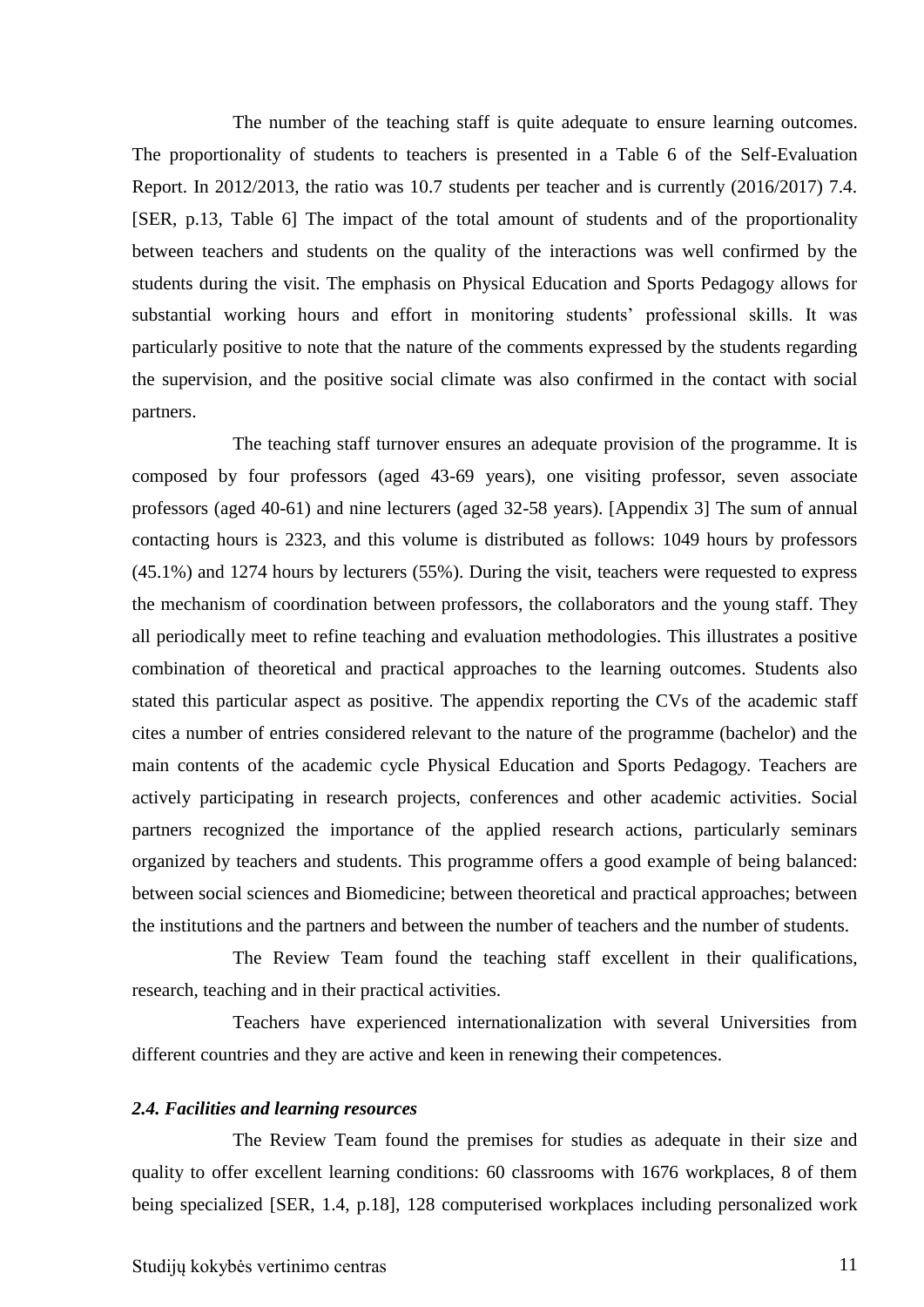places for the researches, lecturers and doctoral students. [SER, 1.4, p.19] The Review Team noted the special University's concern on students' preparation for the work with disabled children (offering separate room designed for the work with children with special needs). The overall environment of the Faculty of Education Sciences and Social Welfare is adapted for students with disabilities .[SER, 1.4, p.18].It was discovered by the Review Team, and assured by social partners, that the lack of several kinds of facilities (i.e., swimming pool or stadium) is covered by the social partners' contribution, including also a wide range of opportunities to carry out an internship in numerous schools of general education and institutions and organisations of non-formal education.

Expansion of the premises of the programme implementation environment was observed by the Review Team - some study workplaces are located in practical centres (Botanical Gardens, Distance Learning centre, Business incubator), while for practical activities, a separate Sport Complex building with three main gyms (sport games, weight lifting and athletic gymnastics) is mostly used [SER, 1.4, p.18]. The provision and availability to use a childcare room [SER, 1.4, p.19] is considered by the Review Team in bringing great additional value to the University in facilitating access to the programme in the aspect of gender equality.

The Review Team found three laboratories (Interactive Didatic Technologies, Learning how to learn and ICT) [SER, 1.4, p.18] to be appropriate in their size and good accessibility not only for the University students but also for those in general and non-formal education. The Review Team considers the new, large and modern building of the library as being more than sufficient for the programme implementation: 273 work places, 114 of them being computerized. There is also a conference room with 180 seats equipped with stationary multimedia and a simultaneous interpretation system, video room and variety of other contemporarily equipped rooms with overall access to wireless Internet. [SER, 1.4, p.19]

The Review Team discovered teaching and learning equipment being adequate both in size and quality. Classrooms are provided with visual and sound equipment, as well as interactive boards. TVs, sets of video, and computer software equipment are completely suitable for calculating quantitative as well as qualitative data of the researches. [SER, 1.4, p.18-19] Particular emphasis on adapted physical activity is transparent, as numerous pieces of relevant equipment are offered. The Review Team found the laboratories being equipped with basic modern research means [SER, 1.4, p.18], including the unique in the Baltic states device ERGOS II WORK SIMULATOR aimed at the evaluation of general fitness level in relation to particular working activities. Specific tools for improvement in acquisition of the new equipment are foreseen by the University through participation in financial project activities. [SER, 1.4, p.20]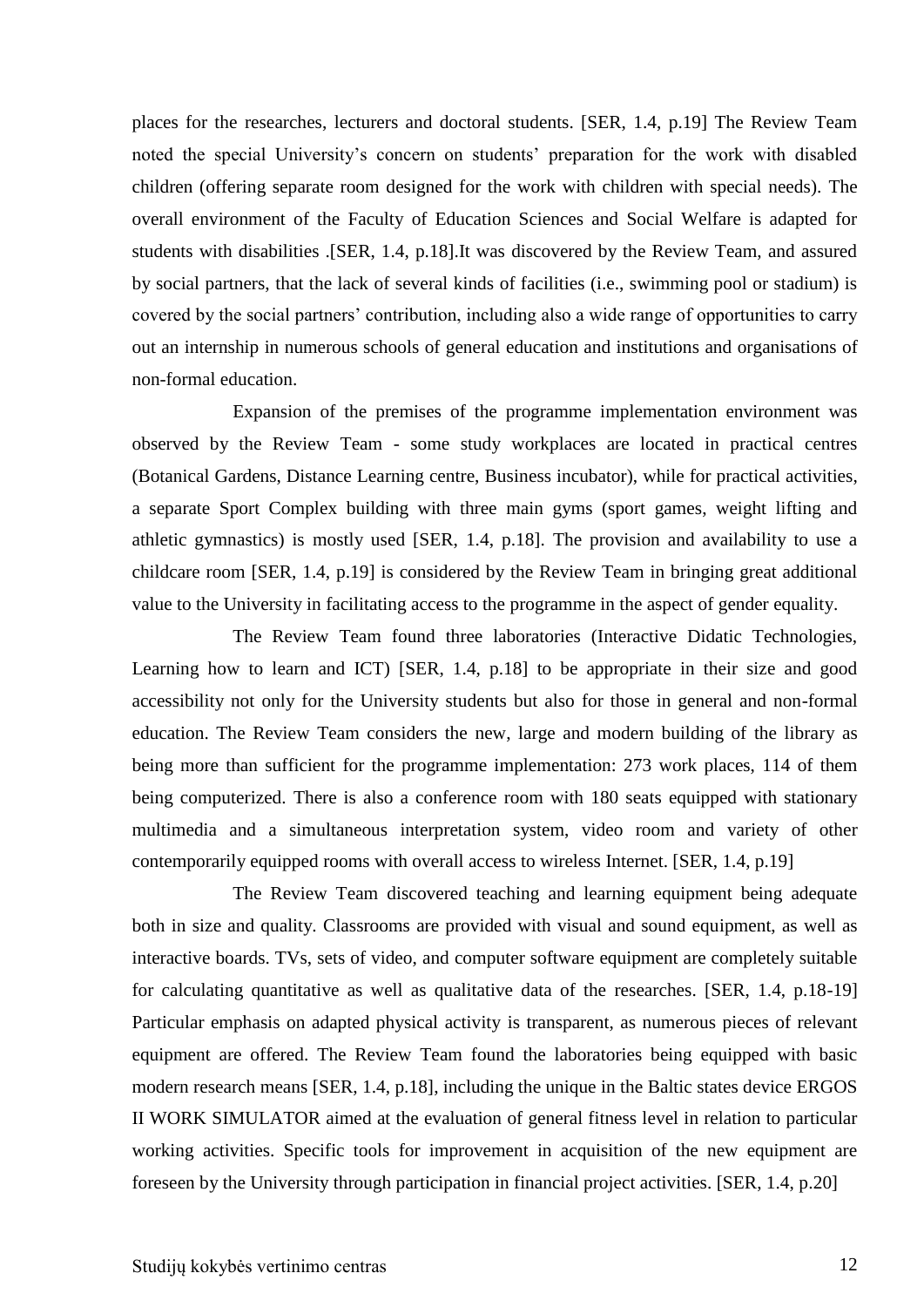The Review Team revealed strong and close University cooperation with social partners, which seems to be a strong part of the programme as it offers the students opportunities for internship arrangements both in schools of general and non-formal education, based on written trilateral agreements. [SER, 1.4, p.19. According to the teachers and social partners, wide possibilities for students' internship in non-formal environments are in line with the national and local strategical promotion of non-formal physical education for children. This gives value for students towards future self-employment, as well as opportunities for employment with partner organisations.[SER, 1.4, p.19] Stronger promotion of international internship, which is favoured by social partners, is identified for further development.

The Review Team assessed arrangements for students' practice as adequate and purposeful.

The library, its resources and accessibility, is completely prepared to satisfy the needs of the students. This was confirmed by the Review Team. Methodological and scientific literature sources are offered in huge numbers and are available both in printed and electronic versions. Electronic publications have increased significantly with (144403 new publications over a 5 years period). Access to literature for the students with disabilities is also provided via teaching students through special programmes like Jaws, FineReader, Supernova, SpeechViewer III and others [SER, 1.4, p.19-20], as reported by the Librarian and observed by the Review Team. National and international periodicals in the field of Physical Education and Sports are provided in sufficient numbers and were considered by the Review Team as very relevant and expedient. [SER, 1.4, p.20] Distance learning should be expanded.

The Review Team found facilities and learning resources as completely satisfying the needs of the students and reaching the learning outcomes of the programme. Excellence is found in this field.

#### <span id="page-12-0"></span>*2.5. Study process and students' performance assessment*

Admission to the Physical Education and Sports' Pedagogy programme is arranged through the Joint Admission. Joint admission proceeds in compliance with the procedure of joint admission approved by the institution authorised by the Ministry of Education and Science of the Republic of Lithuania – the Association of Lithuanian Higher Education Institutions to Organise Joint Admission (LAMAB BPO.) Admission requirements to the programme is regulated by Regulations of studies approved by ŠU Senate [SER, 1.5, p.21]. Admission requirements can be found on on the webpage

[\(http://www.su.lt/index.php?option=com\\_content&view=article&layout=edit&Itemid=1390&id](http://www.su.lt/index.php?option=com_content&view=article&layout=edit&Itemid=1390&id=4397&lang=lt)  $=4397\&$ lang=lt) in Lithuanian. The competition grade is consisted by four subjects: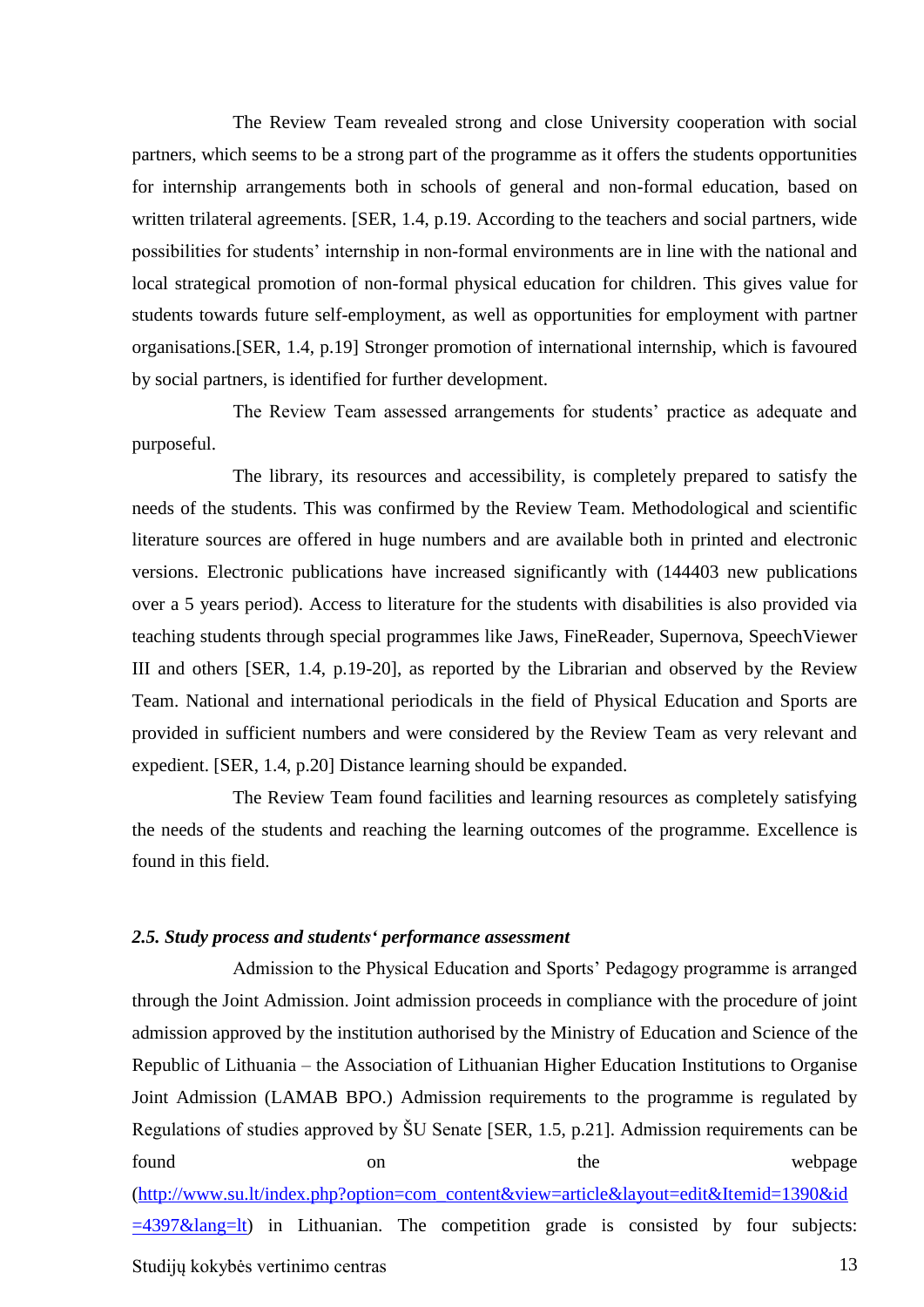Achievements in sports (0.4 points), Biology maturity exam grade or annual subject grade (0.2 points), the third subject not coinciding with other subjects (0.2 points) and the Lithuanian language maturity examination. There is compulsory motivation test and interview organised at the national level. Applicants may receive additional 1-2 points to the general competition grade [SER, 1.5, p.21]. The number of applicants is for this study programme is constantly decreasing. Comparing 2012 and 2016 years around two times less applications have been received. Urgent action for promoting the study programme should be implemented. The difference between the highest and the lowest grades of entrants is quite large which could lead to difficulties when organising study process.

The study process is organised in compliance with the Law on Higher Education and Research (2009), University Regulation of Studies (2007) and other normative documents and legal acts [SER, 1.5, p.28]. Full-time students as usual have 30 credits per semester. Studies consists with lectures, seminars, laboratory works and practical classes. According to the fact that students have much time for individual work, the University provides facilities to study on site. Teachers very often apply innovative learning methods and various IT technologies for gaining more practical skills. After theory classes, students learn to adapt the knowledge in a practical way e.g. student visits to schools with pupils with various disabilities. In this way, students try to apply knowledge they received in a practical manner. During the meeting with students, the Review Team found that learning is based on discussions in class, which students prefer. According to the fact that groups are small, students are given sufficient individual attention and they appreciate it. Moreover, students have opportunities to have short-term internships and practical projects in schools.

Students are encouraged to participate in scientific and research activities constantly. During the meeting with students it was found that they were quite familiar with such opportunities. The University organises annual events: 'Teacher Education in the XXI Century: Changes and Perspectives', for example, 'Let's Together Create Childhood today'. [SER, 1.5, p.23] The University provides students who are interested in research with the opportunity to join extra scientific practice. The numbers of students who participate in research activities, conferences or publish scientific articles are sufficient in comparison to the numbers of all students in programme. Students' research works are published in journals.

There is a variety of communication channels as to how students are informed about the opportunity to participate in mobility programmes, starting with general informative meetings, events for sharing experience of those who have participated in this kind of programme, and ending with emails and posters. However, the numbers of students who have participated in the programme are insufficient: for example, only 1 student during last year has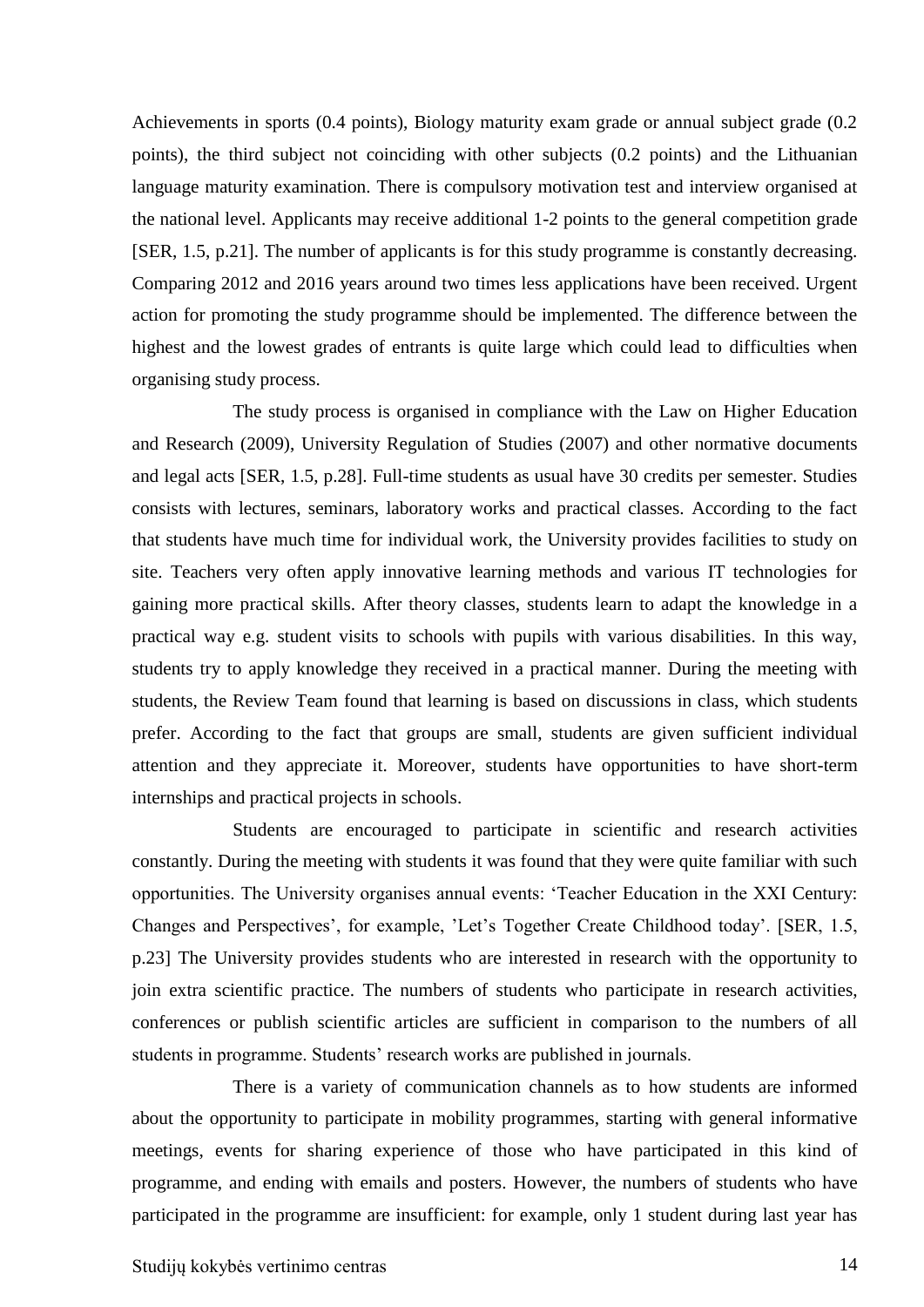participated in mobility programme. As it is mentioned in self-evaluation report, the main problems are these: doubts about competence in foreign languages and the unwillingness to lose the touch with usual activities, - the schedule of sports training. [SER, 1.5, p.30] Tools to promote mobility programmes should be implemented more effectively; however the reasons for not undertaking mobility are understandable. During the meeting with social partners, the Review Team found that employers would like students to get more international experience while studying. The number of incoming students is larger. During last academic year, 14 foreign students joined the programme for a partial time, and students are provided with the opportunity to take part in different international conferences and seminars. Social partners appreciate students and graduates who have gained international experience. The Review Team noted that there are two talented hockey players who could be facilitated to train and compete in the Netherlands, should this be possible.

There are general meetings where students can get the newest information about study procedures, study plan, subjects. The University uses AIKOS platform which stores descriptions of programmes and qualifications. There is a wide range of consultations about studies subjects if students face any problems. During the meeting with students, it was found that there are good relations between teachers and students. Students are satisfied with the amount of extra consultation time. The University pays attention to students' adaptation by allocating mentors to all freshmen. The main responsibility of mentors is to make first weeks in University as smooth as possible. There are different kind of scholarships to students for good academic results. Those who have high achievements in sports or have financial problems can be given exemption from tuition fees. Students have possibilities to live in a dormitory if required. The University is adapted for people with physical disabilities. There is an active childcare centre in the University which is open for all students who have children. However, students expressed the desire to have a bigger gym, up to date laboratory equipment and cafeteria.

Assessment of students' achievements throughout a semester is carried out periodically and systematically. The programme employs the a cumulative assessment system. The learning outcomes are assessed in a ten-point system, the lowest passing grade is 5, the highest is 10. The weight of separate intermediate assignments in the final grade is set by the subject teacher regarding compulsory proportions. [SER, 1.5, p.26]. If students do not achieve minimum level of achievements, they have the possibility to improve individual assignment work and discuss issues during consultation hours. There are mid-term and final examinations and various forms of assignments with practical tasks used during the study process.

Some of the graduates are employed during studies. Graduates integrate themselves into the labour market quickly. This shows there is a large demand of the specialists of the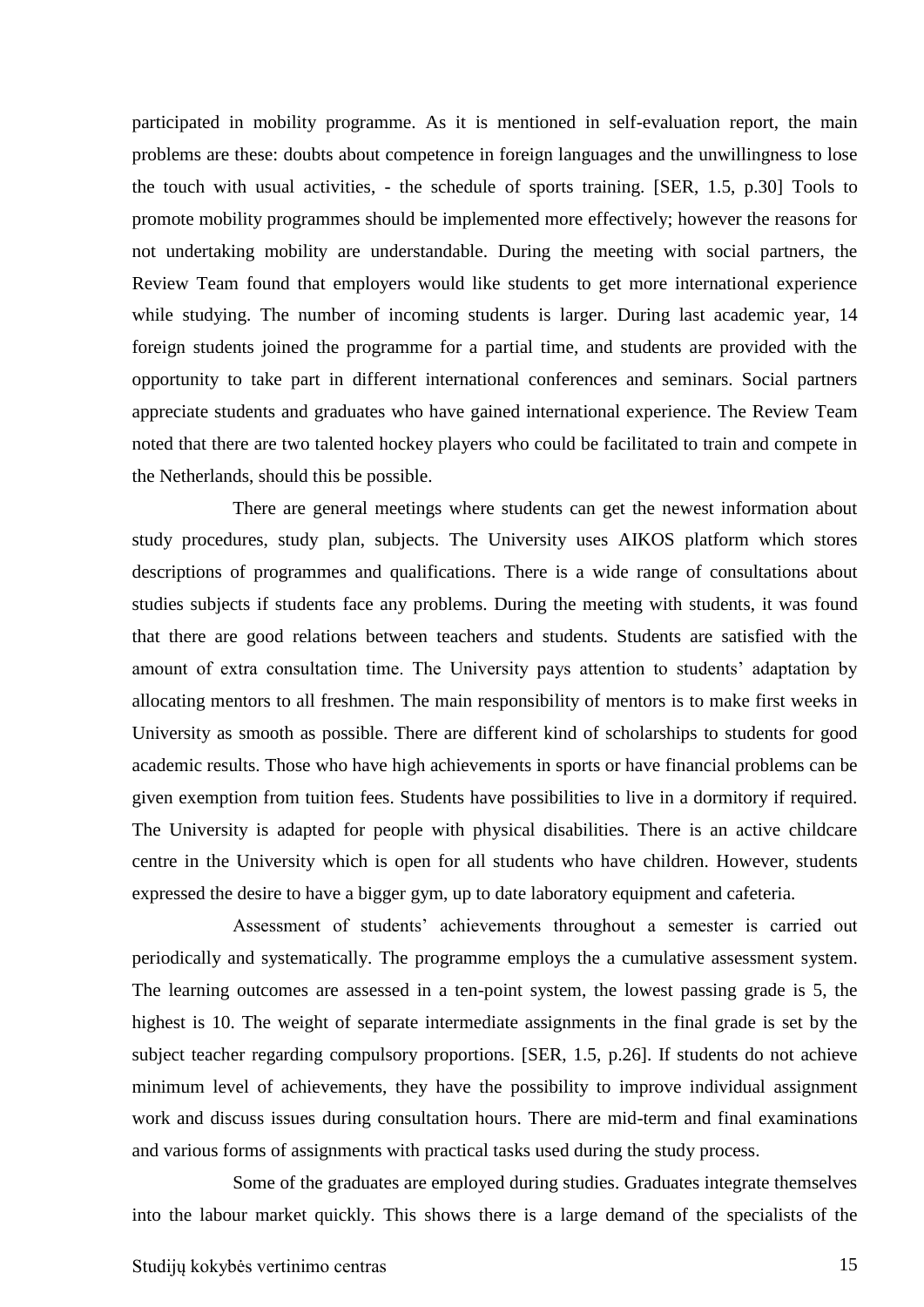programme. Every year students, academic staff and employers meet to discuss essential changes in the study programme which are required by labour market. Employers are happy that graduates are innovative and capable to use new methods at work. Students were found to possess a wonderfully mature and intelligent attitude to learning.

During the meeting with graduates, it was found that there is collaboration between University and the society: common events, courses, various partnership forms. Young professionals are needed for companies responsible for looking after society's healthcare. Usually young professionals change the culture of the existing ones. The understanding of healthcare, active lifestyle in a society among both older and young people is changing day-byday, and its value is growing larger because of the young graduates of this programme. Šiauliai City Municipality recognises the value of the programme, encourages students to study in this University and provides students with scholarships.

The University has structural system how to ensure fair learning. Studying methods like a cumulative assessment, ECTS system of credits, consultations for students, partial assignments and opportunities to correct work after lecturer comments lead to continuous learning. [SER, 1.5, p.31]. The Student Union plays an important role to raise awareness against cheating. Usually examinations are observed by the volunteers from student union. Moreover, the University uses anti-plagiarism systems to check graduation theses. Quite strict penalties are applied for those who are cheating, including expulsion from the University.

There is an Ethics' Commission at University which deals with disputes between students and staff. Students are represented by member of University Student Union. During the period of evaluation there were no complaints submitted by students. During the meeting with students it was found that they can easily discuss their achievements with teachers and have the opportunity to improve their results.

#### <span id="page-15-0"></span>*2.6. Programme management*

There are fifteen layers of quality management, beginning with the teaching staff and culminating with the University Senate. Of these, it is the Study Programme Committee which has the major tasks of organising the supervision, monitoring, development of the programme, the internal evaluation of individual study subjects and the entire programme. [SER, 1.6, p.33] The Committee also organises meetings of teachers, social partners and students for discussions on aims and learning outcomes, topics for the final theses evaluates and recommends any future changes. In collaboration with the Quality Management Centre, the committee organises surveys of students, teachers, graduates, and employers. Further responsibilities include the maintaining of links with graduates, graduate destination statistics, including records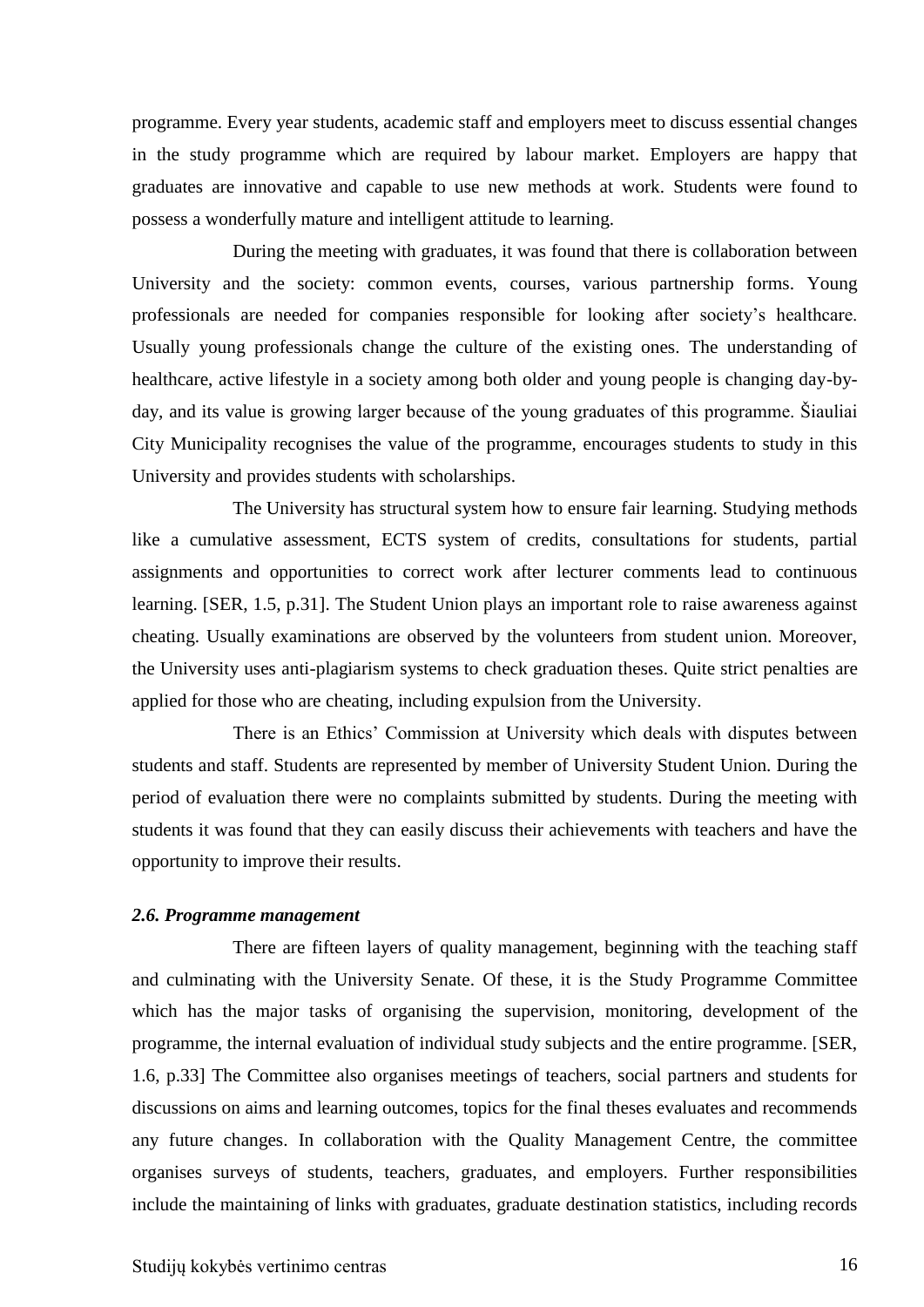and analysis of the mobility of teachers and students, liaison with the the Dean of the Faculty, the heads of the departments and the Library.

Closed, open and mixed questionnaires both for the University and the Faculty are used in addition to round table discussions, focus groups, students, graduates, teachers, and social stakeholders, who are all involved in evaluative surveys. [SER, 1, 6, p.35] Evaluations comprise: student selection; organisation of research activities; preparation and defence of final theses and career monitoring. At the end of each semester, there are surveys involving students to provide opportunities for improvement at subject and programme level. There is also an annual self-analysis of teachers' activities, especially teaching and research. A report on such is is submitted to the Head of the Department and the Dean of the Faculty. This data is also important the quality assurance of the programme. There is a further report from the The Dean of the Faculty who writes on the activities of the Faculty, which is based on the self-analyses of teachers and their departments. [SER, 1.6, p.35]

At the end of every semester the teachers conduct surveys of the students who studied the course in order to evaluate the quality practice in the subject and to provide opportunities for improvement. [SER, 1.6, p.35] At the end of the academic year, the future for programme management is discussed by the Study Programme Committee, which reports all suggestions to the Department and the information is also presented in the Dean's annual report. Students participate in committees which include the University Senate, the Faculty Council, SPC, Students' Representative Office and the University Ethics' Commission. [SER, 1.6, p.35] Teachers' complaints about workload, increasing administration and other external matters, hitherto have been largely resolved by 'the principles of flexibility, collegiality, and mutual assistance inherent in the small community'. [SER, 1.6, p.34]

The Department, the Faculty, and the University management hold social partners in high importance and constantly maintain contacts with them. To formalise this importance in 2015, the University established the Centre for Cross-Sectorial Partnership with the aim of strengthening the University's liaisons and partnerships with national and international public, private, and non-governmental organizations. High involvement means the social partners directly and (or) indirectly are included as partners in the study process. [SER, 1.6, p.35] There is palpable respect and loyalty from the social partners.

The Review Team found the quality-assurance measures to be effective and efficient without being overbearing or obtrusive. Following the Experts' opinions arising from the 2013 evaluation, the current team are agreed that the programme's quality-assurance system is now sufficiently formalised and clear. [SER, 1.6, p.36]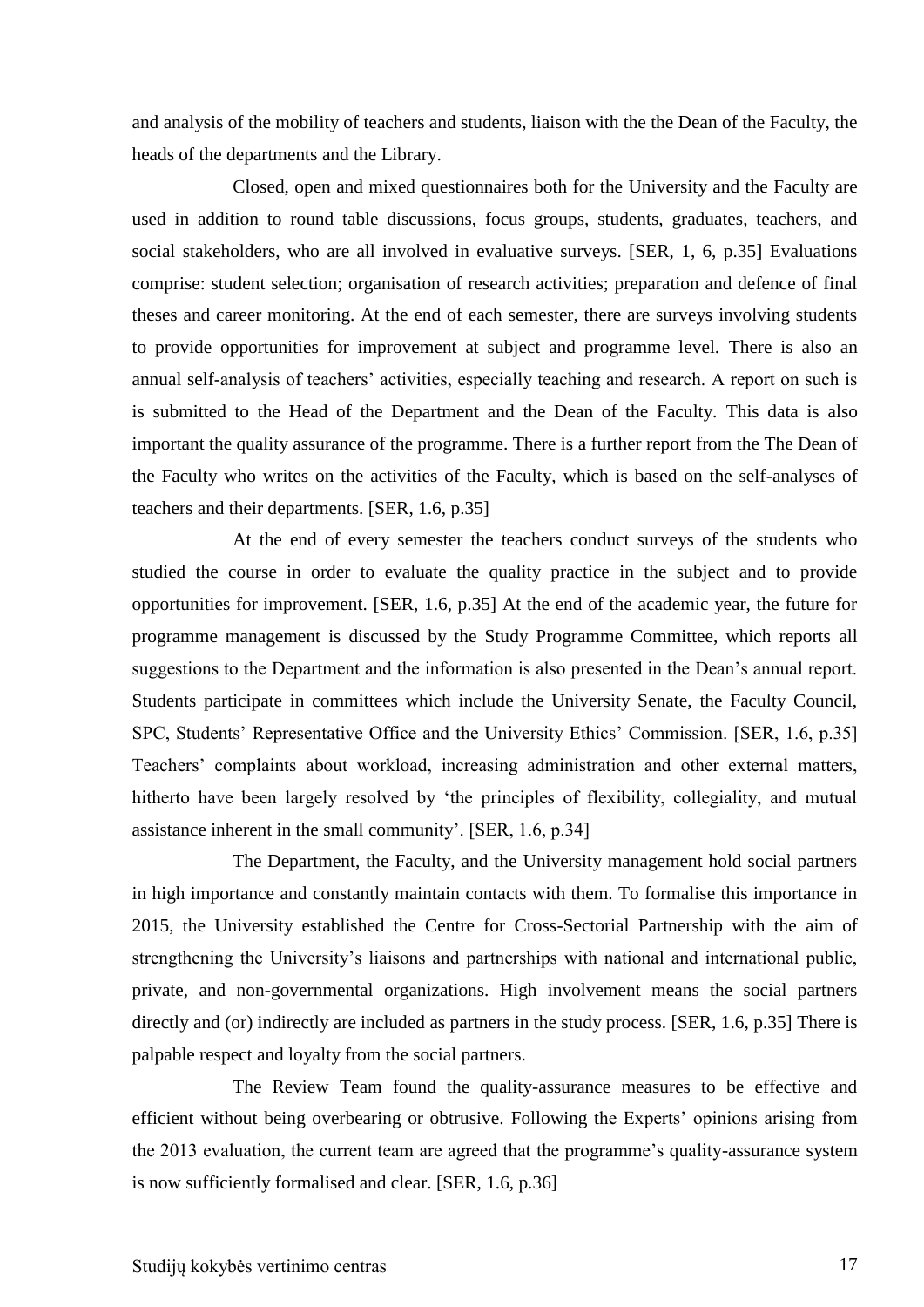See University Faculty of Educational Sciences and Social Welfare [http://www.su.lt/index.php?option=com\\_content&view=article&id=17733&Itemid=17647&lang](http://www.su.lt/index.php?option=com_content&view=article&id=17733&Itemid=17647&lang=lt)  $=$ lt

#### <span id="page-17-0"></span>**2.7. Examples of excellence \***

Even though the students did not define or discuss their learning outcomes in any detail, more informally they illustrated a uniquely mature and well-developed understanding of personal learning, placing the entire responsibility for it upon themselves.

\* if there are any to be shared as a good practice

Core definition: Excellence means exhibiting characteristics that are very good and, implicitly, not achievable by all.

Explanatory context Excellence enshrines one meaning of quality: a traditional view that associates quality with the exceptional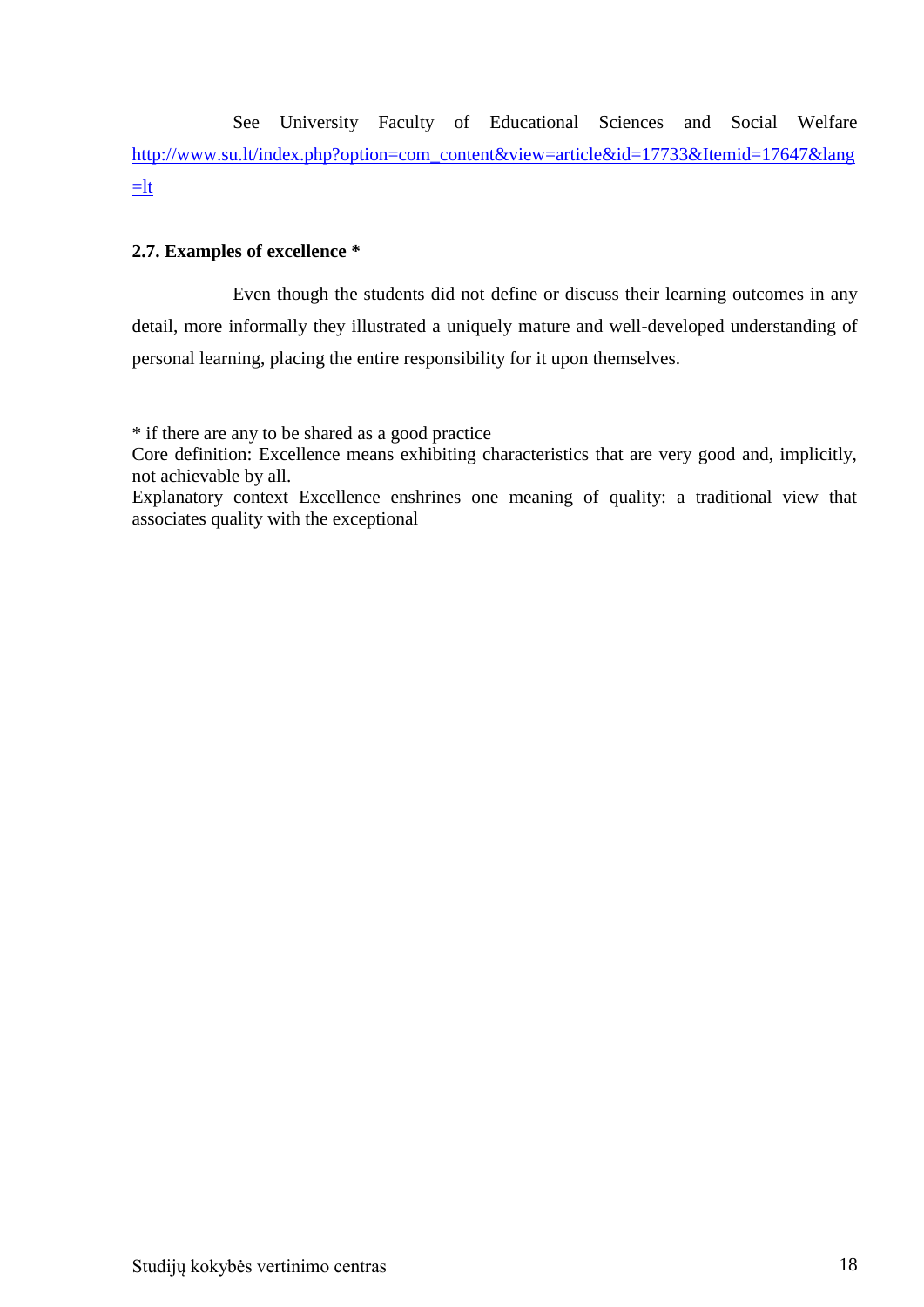## <span id="page-18-0"></span>**III. REKOMENDACIJOS\***

- 1. Nėra kavinės, tačiau tai universiteto reikalas. Studentai dėl to skundžiasi.
- 2. Socialiniai partneriai vertina studentus ir (arba) absolventus, įgijusius tarptautinės patirties. Jei įmanoma, dviem ledo ritulio žaidėjams reikėtų padėti išvykti į Nyderlandus.
- 3. Studentams reikia išaiškinti studijų rezultatus. Procesai personalui yra aiškūs ir gerai suprantami (taksonomijos), tačiau būtina užtikrinti, kad studentai žinotų, kaip formuojami studijų rezultatai siekiant pažangos ir įgyjant kvalifikaciją.
- 4. Išplėsti nuotolinį mokymąsi.
- 5. Akivaizdu, kad reikia pritraukti daugiau studentų. Tam galėtų padėti stiprios studijų programos ir tinkama rinkodara, taip pat reikia stiprinti puikų visų programos dalyvių nusiteikimą.

\*Jei numatoma studijų programą įvertinti neigiamai (neakredituoti), vietoj REKOMENDACIJŲ būtina pateikti pagrindinius argumentus, kodėl vertinimas yra neigiamas ("neakredituoti"), ir kartu pateikti **sąrašą veiksmų, kuriuos privaloma atlikti** siekiant užtikrinti, kad studentai, kurie buvo priimti į studijų programą iki sprendimo jos neakredituoti, įgytų minimalių žinių ir įgūdžių.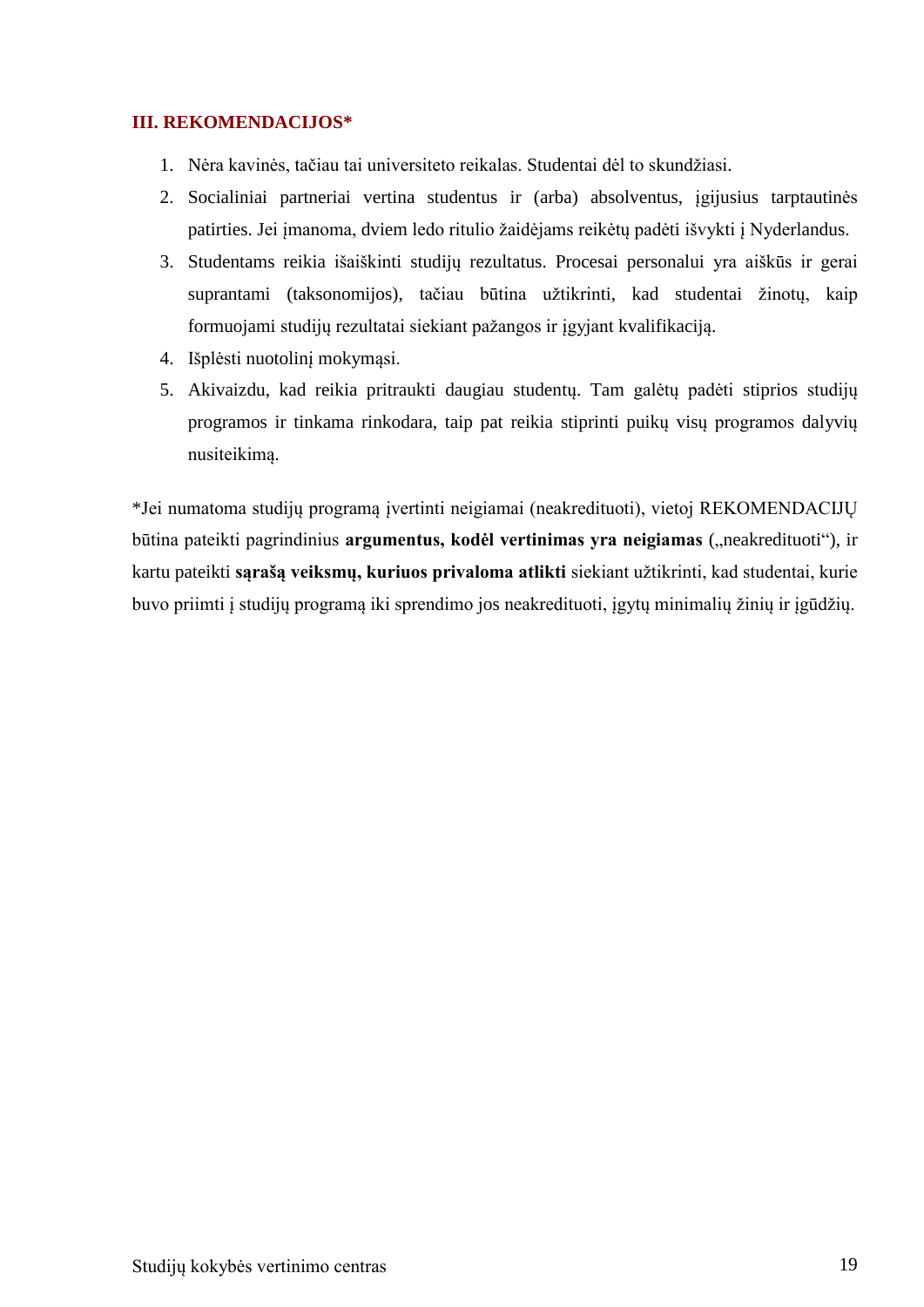#### <span id="page-19-0"></span>**IV. SANTRAUKA**

Kalbant apie žinias, studijų programos tikslai ir studijų rezultatai yra gerai suprantami kognityviniu, profesiniu, techniniu ir socialiniu aspektais. Juos sudarė ir jiems pritarė universiteto dėstytojai ir kiti darbuotojai, atsižvelgę į įvairias nacionalines ir tarptautines gaires, jie taip pat atitinka Europos ir Lietuvos kvalifikacijų sąrangos 6 lygį. Juos puikiai supranta dėstytojai, kurie turėtų skatinti studentų organą, kuris yra gana išskirtinė pirmosios pakopos studijų bendruomenė, juos taip pat suprasti.

Pats studijų turinys atitinka visus pirmosios pakopos studijų reikalavimus ir edukologijos mokslų, kaip taikomojo mokslo, turinį. Dalyko turinys suteikia galimybes studijų programos alumnams įgyti specializuotų šios srities žinių. Ekspertų grupė nustatė, kad alumnai ir darbdaviai pabrėžia ir vertina aukštos kokybės žinių įgijimą. Tokia erudicija daro įtaką originaliam mąstymui, savarankiškumui darbe, platesnio etikos konteksto suvokimui. Studijų programos tikslai parengti atsižvelgiant į plačias koncepcijas.

Dėstytojai užtikrina tinkamą studijų programos vykdymą, jie aktyviai dalyvauja mokslinių tyrimų projektuose, konferencijose ir kitoje akademinėje veikloje. Socialiniai partneriai pripažino taikomųjų mokslinių tyrimų veiklos svarbą, ypač dėstytojų ir studentų organizuotų seminarų reikšmingumą. Ši studijų programa – geras pusiausvyros užtikrinimo pavyzdys: socialinių mokslų ir biomedicinos, teorijos ir praktinių metodų, institucijų ir partnerių bei dėstytojų skaičiaus ir studentų skaičiaus. Ekspertų grupė pastebėjo puikią dėstytojų kvalifikaciją, mokslinius tyrimus, dėstymą ir praktinę veiklą.

Remdamasi savianalizės suvestine ir apsilankymo universitete metu surinkta informacija, ekspertų grupė nustatė, kad infrastruktūra yra labai patraukli. Biblioteka pagal šaltinių skaičių ir prieinamumą visiškai tenkina studentų poreikius, tai vienareikšmiškai patvirtina ir ekspertų grupė. Siūloma daug metodologinių ir mokslinės literatūros šaltinių, kurie prieinami šiuolaikiniais mokymuisi tinkamais būdais – tiek spausdinti, tiek elektroniniai. Ypač didėja elektroninių leidinių kiekis. Apskritai, ekspertų grupė nustatė, kad materialieji ir metodiniai ištekliai yra puikūs, visiškai tenkina studentų poreikius ir naudingi siekiant studijų programos rezultatų.

Ekspertų grupė nustatė, kad studentai yra motyvuoti ir aktyvūs, patenkinti studijų procesais ir jų pasiūla. Priėmimo ir siūlomų paslaugų spektras yra geras ir gausus. Tarp dėstytojų vyrauja kolegiali atmosfera, studentai yra brandūs ir atsakingai žiūri į studijas.

Studijų programa yra labai gerai valdoma, užtikrinama jos kokybė ir patikimas vykdymas. Ekspertų grupė nustatė, kad vidaus kokybės užtikrinimo priemonės yra formalios,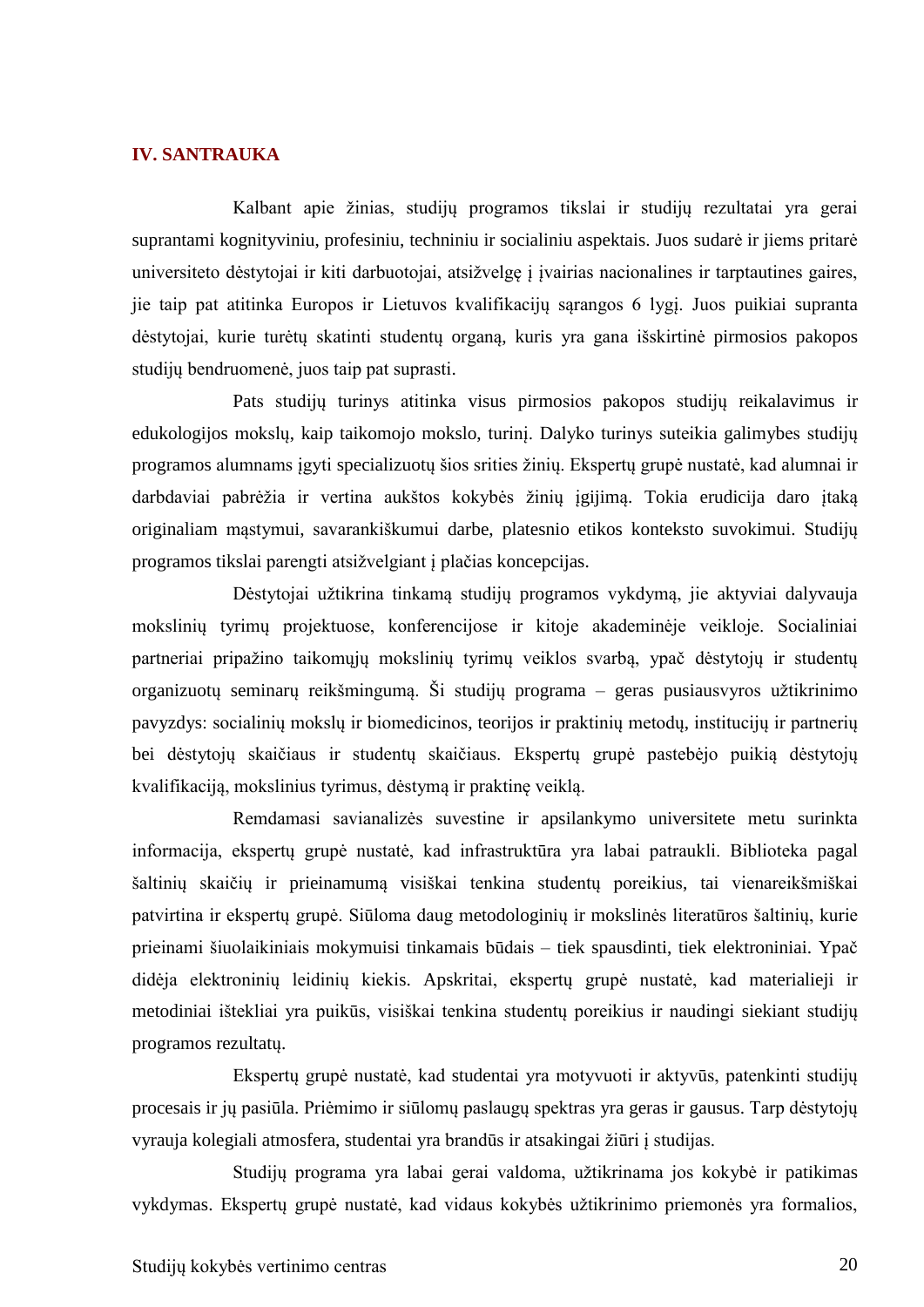veiksmingos ir tinkamos, jos nėra pernelyg apsunkinančios ar pernelyg biurokratiškos, nors yra daugybė taikymo sričių. Būtina pritraukti daugiau studentų. Tam galėtų padėti stiprios studijų programos ir tinkama rinkodara, taip pat reikia stiprinti puikų visų programos dalyvių nusiteikimą.

Egzistuoja dinamiškas požiūris į plėtrą regione. Studijų programos vadovybė parengė labai gerą savianalizės suvestinę. Rekomenduojama siekti šios studijų programos išskirtinumo.